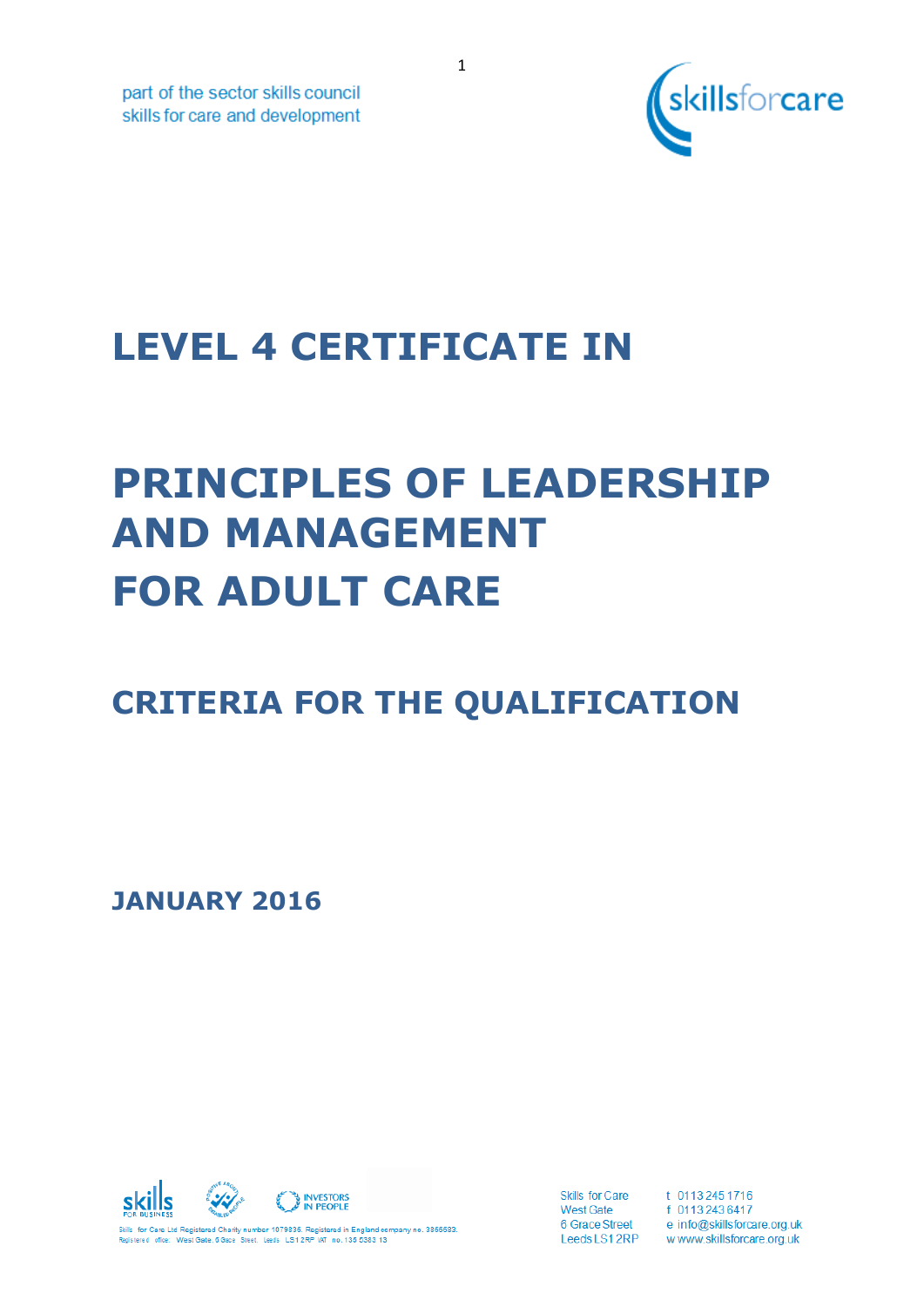## **Context**

Well defined career progression is a key element in retaining and growing a high quality workforce for adult social care in England including the leaders of the future. Progression into management roles is particularly important and must take account of different starting points to maximise potential.

Workers with excellent care and support skills may find themselves unprepared for the very different knowledge and skills required as a manager. While welcoming the *Level 4 Diploma in Adult Care* (2015) for senior practice roles, employers have continued to call for a direct route from level 3 into management. The *Level 4 Certificate in Principles of Leadership and Management for Adult Care* addresses this progression need.

Graduate entry programmes and those moving into the sector from other roles present a second audience for the qualification. This learner group must arrive at the same destination in terms of preparedness to work as a social care manager. The *Level 4 Certificate in Principles of Leadership and Management for Adult Care* therefore covers essential knowledge about adult care and support as well as management. Graduates from different disciplines and other learners with no direct experience of care and support are likely to need placements, voluntary work or internships alongside the qualification to achieve a firm grounding in service delivery for the sector.

The *Level 4 Certificate in Principles of Leadership and Management for Adult Care* maps closely to Skills for Care's Manager Induction Standards (2016) and both align with the Level 5 Diploma in Leadership and Management of Adult Care. As such the Certificate can also be used by managers new in post as an accredited route to the Manager Induction Standards.

It is the role of Skills for Care to define the content of this Specification, working in partnership with employers, regulators and those who use services.

#### **Qualification criteria**

The criteria below set out the minimum requirements for qualifications that develop and confirm the competence of those who manage care and support services for adults in England.

The criteria are presented in two sections:

Section A: Summary of Qualification content and accreditation requirements

Section B: Minimum content requirements for the Qualification

#### **Supporting information**

A short glossary of key terms is included at the end of this specification: terms included in the glossary are highlighted in **bold** within the criteria.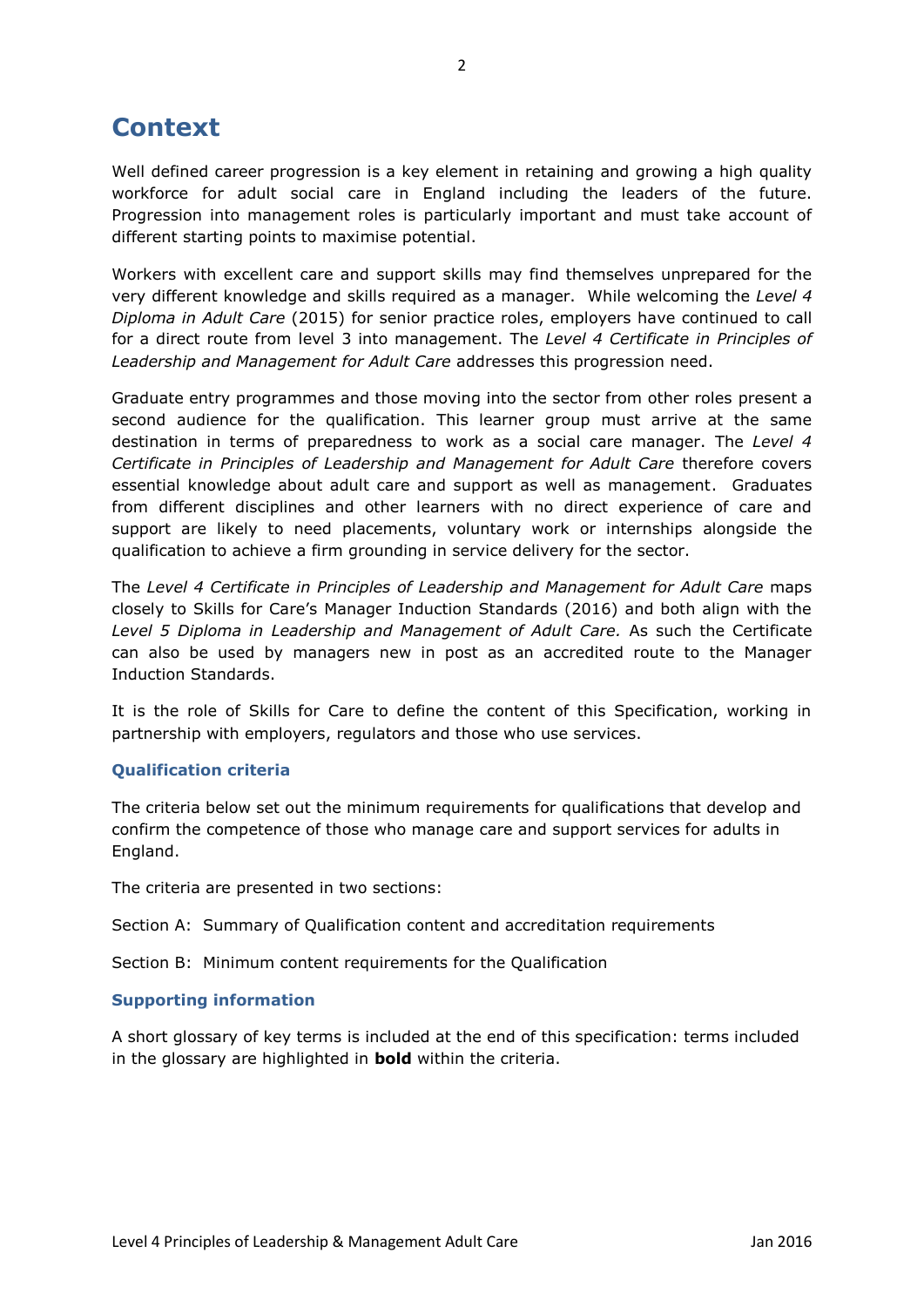## **Section A: Summary of Qualification content and accreditation**

### **Content**

All qualifications for the *LEVEL 4 CERTIFICATE IN PRINCIPLES OF LEADERSHIP AND MANAGEMENT FOR ADULT CARE* will require learners to demonstrate understanding of the principles of leadership and management in adult care services in the following areas:

- **1. Leadership and management**
- **2. Governance and regulatory processes**
- **3. Communication**
- **4. Relationships and partnership working**
- **5. Person centred practice for positive outcomes**
- **6. Professional development, supervision and performance management**
- **7. Resources**
- **8. Safeguarding, protection and risk**
- **9. Manage self**
- **10. Decision-making**
- **11. Entrepreneurial skills and innovation**

Details of required content under each of these headings are given in the following pages.

The content links with requirements for the National Occupational Standards (NOS) for Leadership and Management in Care Services. Each section of the criteria begins with a table showing links to specific NOS as well as existing QCF units.

The full suite of NOS can be found at

[http://www.skillsforcareanddevelopment.org.uk/Careersincare/Leadership\\_and\\_Manage](http://www.skillsforcareanddevelopment.org.uk/Careersincare/Leadership_and_Management_in_Care_Services_Standards.aspx) ment in Care Services Standards.aspx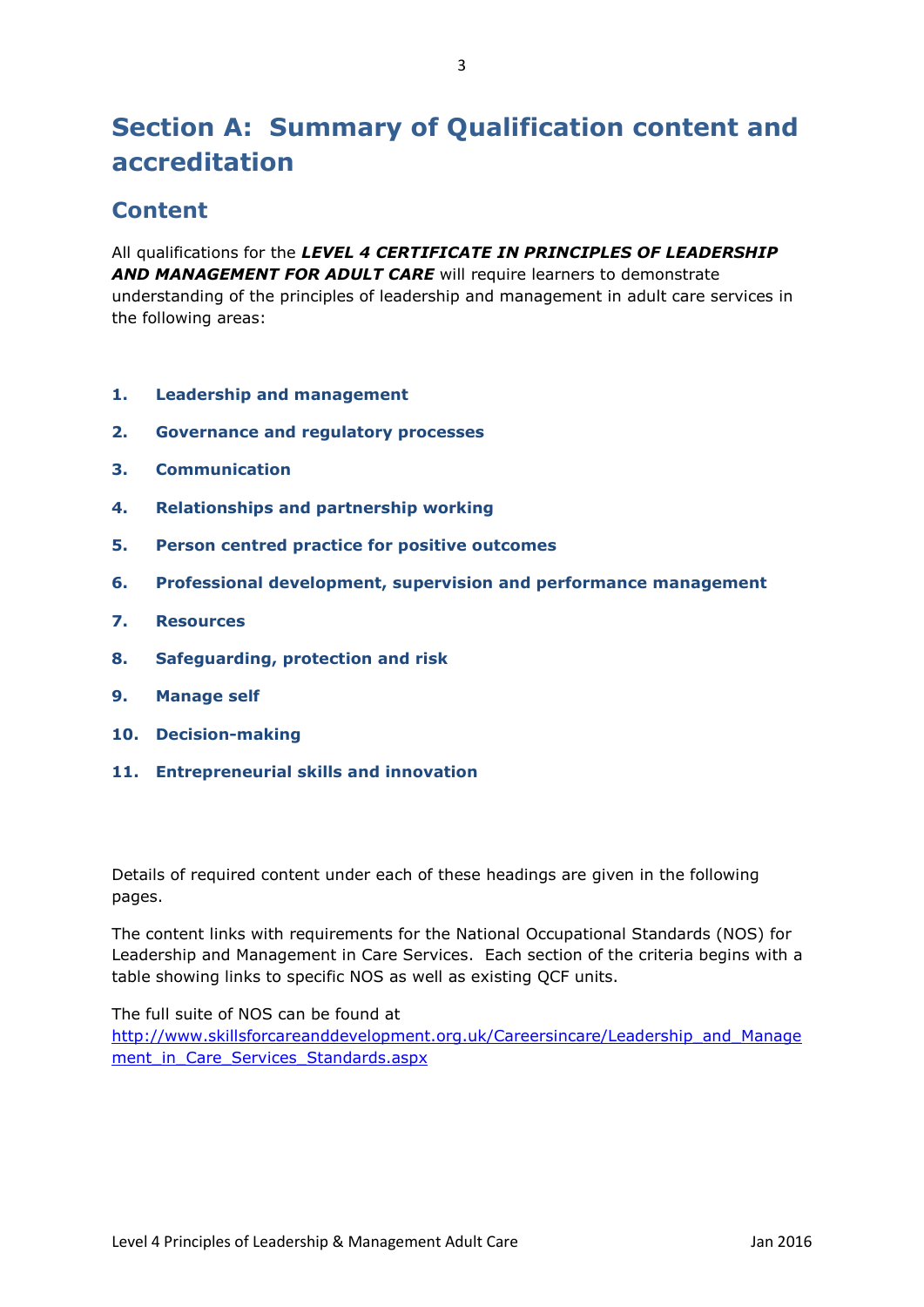#### **Accreditation**

Qualifications developed to meet the criteria in this specification must also meet the General Conditions of Recognition set by Ofqual for fit for purpose qualifications. They should be valid, reliable, comparable, and manageable and minimise bias.

#### **Assessment**

Qualifications developed to meet the criteria in this specification must be assessed in accordance with the Assessment Principles developed by Skills for Care & Development to complement Ofqual requirements.

#### **Units**

Qualifications developed to meet the criteria in this specification must be presented as units as indicated within the specification. This is to aid consistency and understanding amongst learners and their employers, as well as allowing for funding mechanisms based on unit achievement such as the Workforce Development Fund. In this document a code number has been assigned to each area of content designated as a unit, to facilitate identification of eligible units in due course.

#### **Recognition of prior learning**

To facilitate continuing professional development it is recommended that units within this qualification be assigned a credit value, so that they can be readily used for recognition of prior learning (RPL). Alternative robust approaches to RPL may be considered.

#### **Total Qualification Time**

It is anticipated that all qualifications for the *LEVEL 4 CERTIFICATE PRINCIPLES OF LEADERSHIP AND MANAGEMENT IN ADULT CARE* will have a Total Qualification Time of at least 200 hours. This will allow for mandatory content to be covered in appropriate depth. Additional content is not expected for this qualification.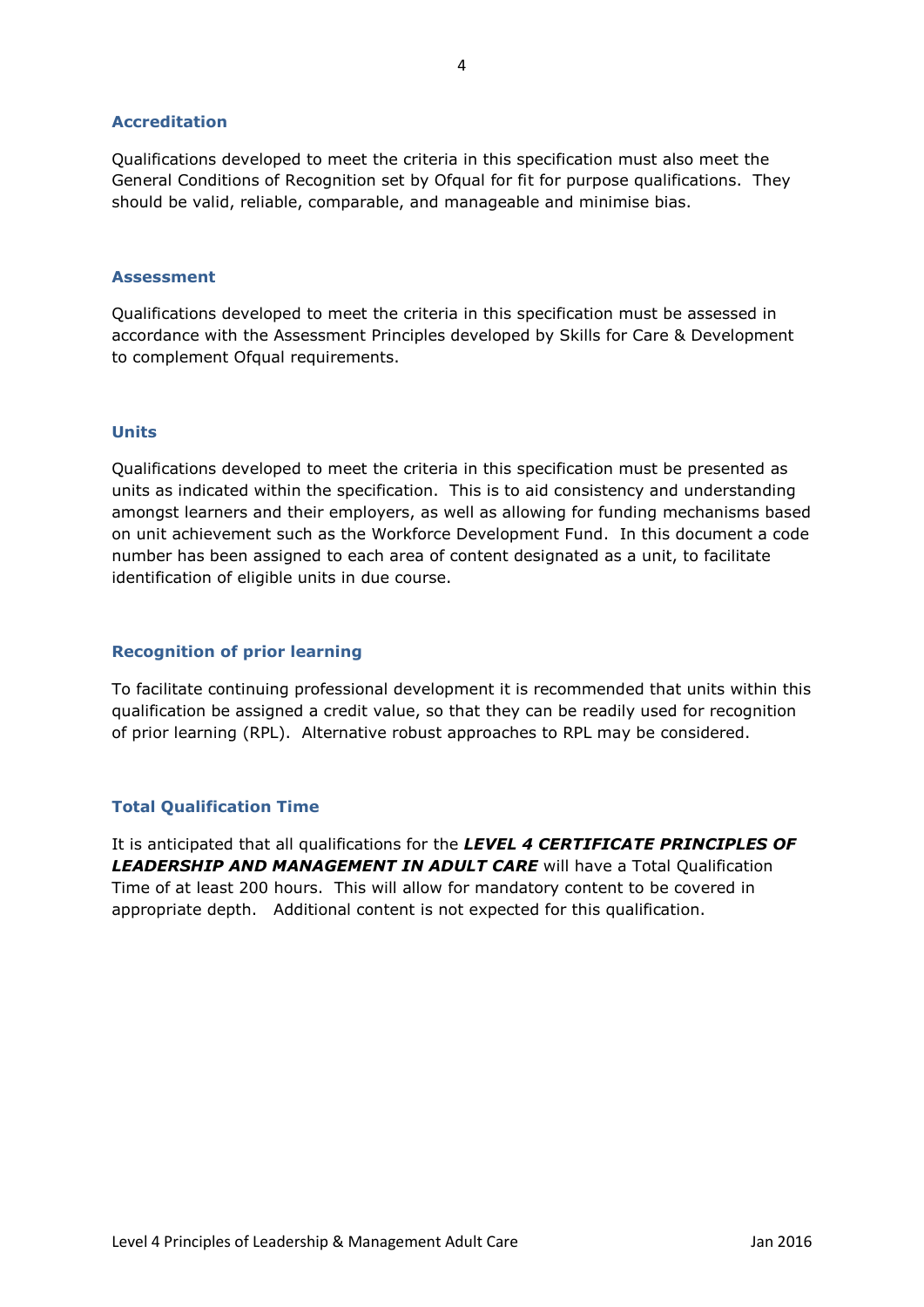### **MINIMUM CONTENT REQUIREMENTS FOR THE**

## **LEVEL 4 CERTIFICATE IN PRINCIPLES OF LEADERSHIP AND MANAGEMENT FOR ADULT CARE SERVICES**

(Terms in **bold** are defined in the glossary at the end of the Specification.)

|            | 1. LEADERSHIP AND MANAGEMENT                                                                                                                                                                                                                                                                                                                |
|------------|---------------------------------------------------------------------------------------------------------------------------------------------------------------------------------------------------------------------------------------------------------------------------------------------------------------------------------------------|
|            | The content of this section links to knowledge requirements in:                                                                                                                                                                                                                                                                             |
| <b>QCF</b> | Lead and manage a team within a health and social care or<br>LM1C<br>$\bullet$<br>children and young people's H/602/3171<br>LM 507 Understand professional management and leadership<br>$\bullet$<br>F/504/2218<br>LM501 Professional practice in health and social care for adults or<br>$\bullet$<br>children and young people T/504/2197 |
| <b>NOS</b> | SCDLMCA2 Lead and manage change within care services<br>$\bullet$<br>SCDLMCA5 Manage the allocation, progression and quality of work in<br>$\bullet$<br>care service provision<br>Core knowledge requirements repeated throughout the Leadership &<br>Management suite especially items K73-87 (Leading and Managing<br>Practice)           |
| MIS 2016   | Standard 1                                                                                                                                                                                                                                                                                                                                  |

#### **UNIT POLMAC 1A LEADERSHIP AND MANAGEMENT IN ADULT CARE**

Understand leadership and management in adult care settings including:

the concepts of 'leadership' and 'management'

the skills needed as a leader and as a manager and why managers in social care need both skill sets

how and why leadership and management styles and skills may need to be adapted to address different situations

#### **UNIT POLMAC 1B TEAM LEADERSHIP IN ADULT CARE**

Understand team leadership in adult care including:

the concept and distinctive features of a 'team'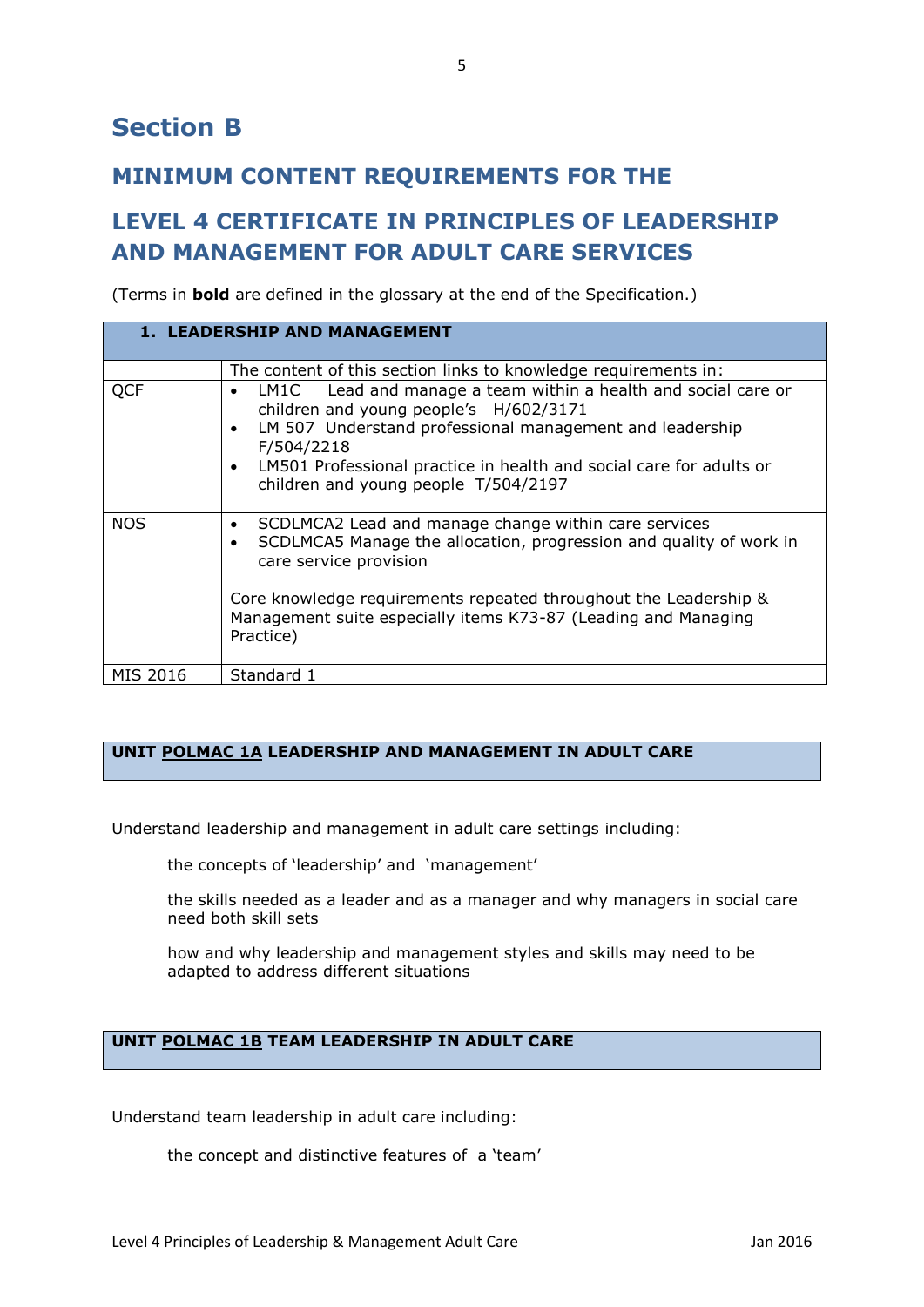what constitutes a team in an adult care setting

reasons for regarding those using the service, their families and carers, as members of the team and ways to facilitate this

key features of effective leadership and how these are applied and adapted for different teams

strategies for establishing a **values-based** culture and building commitment to a values based vision for the service

how to establish a culture of continual learning and development in the team and the importance of learning from experience

Understand team development including:

patterns and stages in team development

how a leader's personal style can influence the culture of a team

methods of establishing trust, accountability and effective relationships within the team

the importance of encouraging all team members to share skills, knowledge and ideas with each other

how a team approach to problem solving can benefit the team, the organisation and those using its services

ways to evaluate the effectiveness of team performance

ways to develop the team to address challenges that arise

strategies for maintaining wellbeing, reducing stress and building the resilience of team members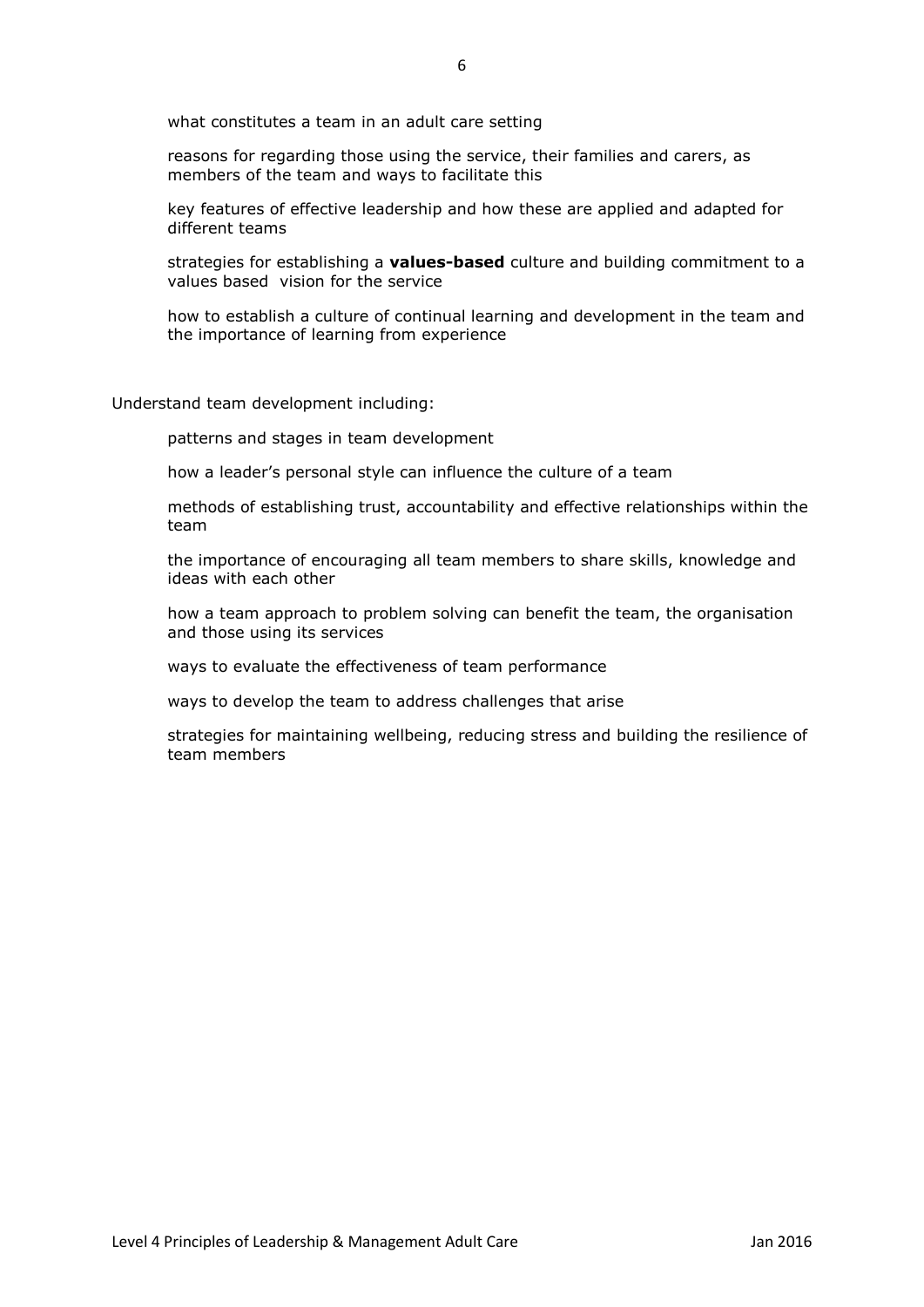| <b>2. GOVERNANCE AND REGULATORY PROCESSES</b> |                                                                                                                                                |
|-----------------------------------------------|------------------------------------------------------------------------------------------------------------------------------------------------|
|                                               | The content of this section links to knowledge requirements in:                                                                                |
| <b>QCF</b>                                    | LM501 Professional practice in health and social care for adults or<br>children and young people T/504/2197                                    |
| <b>NOS</b>                                    | SCDLMCE3 Lead and manage the quality of care service provision to<br>meet legislative, regulatory, registration and inspection<br>requirements |
| MIS 2016                                      | Standard 2                                                                                                                                     |

#### **UNIT POLMAC 2A GOVERNANCE OF ADULT CARE**

Understand the legislative and policy context of adult care provision including:

legislation, supporting guidance and national policies that underpin the delivery of adult care

the impact of legislation, policy and key drivers on service provision

the meaning and importance of 'personalisation' as a key concept in adult care policy

Understand internal governance arrangements within adult care organisations including:

> how governance structures relate to a service's identity as a statutory, private, voluntary or independent organisation

how **agreed ways of working** such as protocols, policies and procedures relate to governance and accountability

#### **UNIT POLMAC 2B REGULATORY PROCESSES FOR ADULT CARE**

Understand systems and requirements for the regulation of adult care services including:

reasons for the inspection system in England, key drivers and legislation linked to it

types of organisation that are subject to registration and to inspection

the fundamental standards of quality and safety

the key areas of enquiry for inspection and how these can impact on the organisation

the grading system and the implications for the organisation of each grade that can be awarded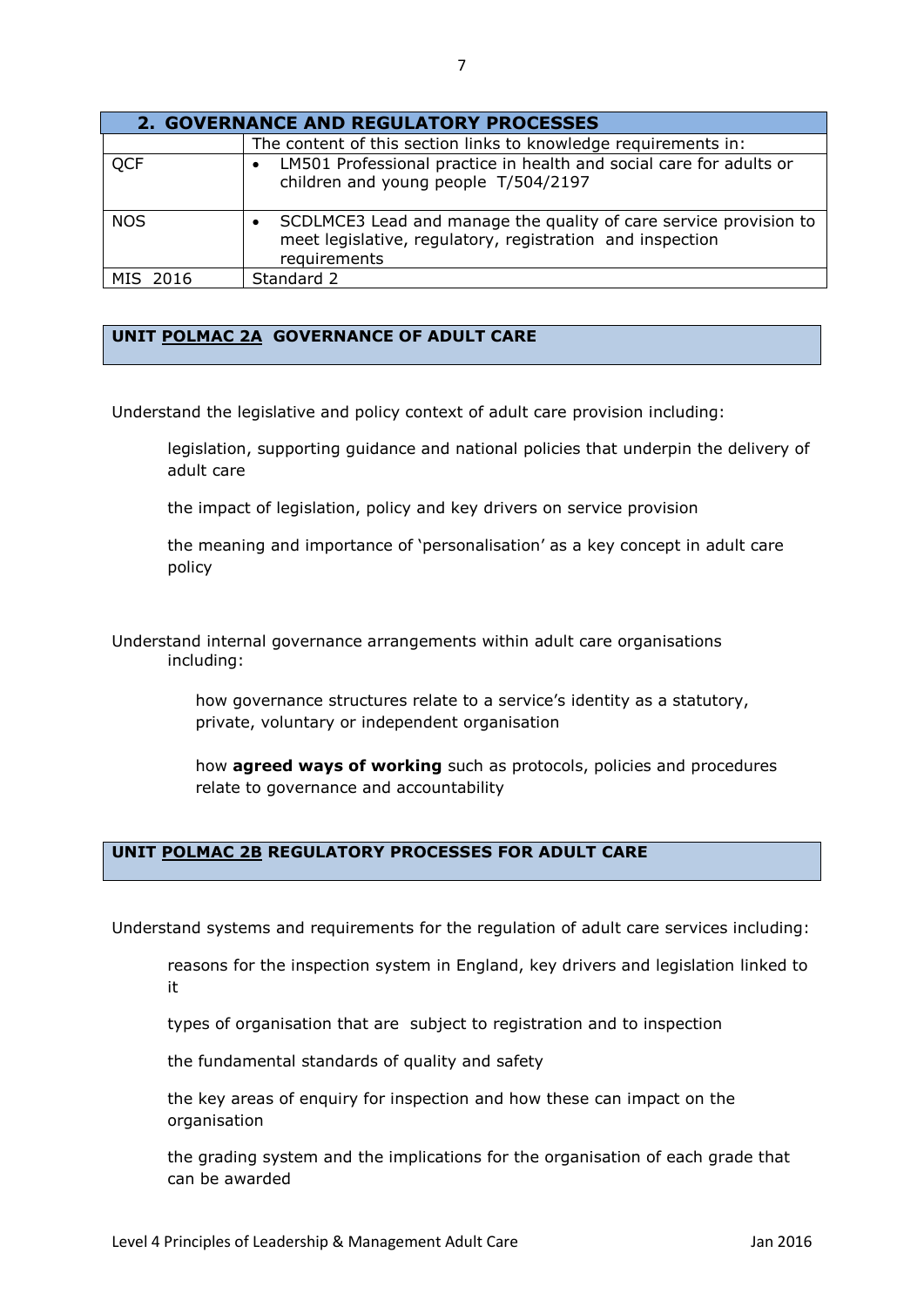Understand key roles, remits and responsibilities in registered services including:

the Registered Manager

the Nominated Individual (and who may be appointed to this role)

how and when the 'fit and proper person' criteria apply

Understand the inspection process including:

who needs to be aware of and/or involved in the inspection process

how to prepare for an inspection

what is involved during an inspection and the information required

ways to address the outcome and impact of an inspection

Understand the wider range of regulatory requirements that apply to the service including:

> the range of regulation processes that apply to the service or aspects of it (eg in relation to health and safety)

types of information required for each

areas where different regulatory frameworks may present conflicting requirements and ways to address such conflicts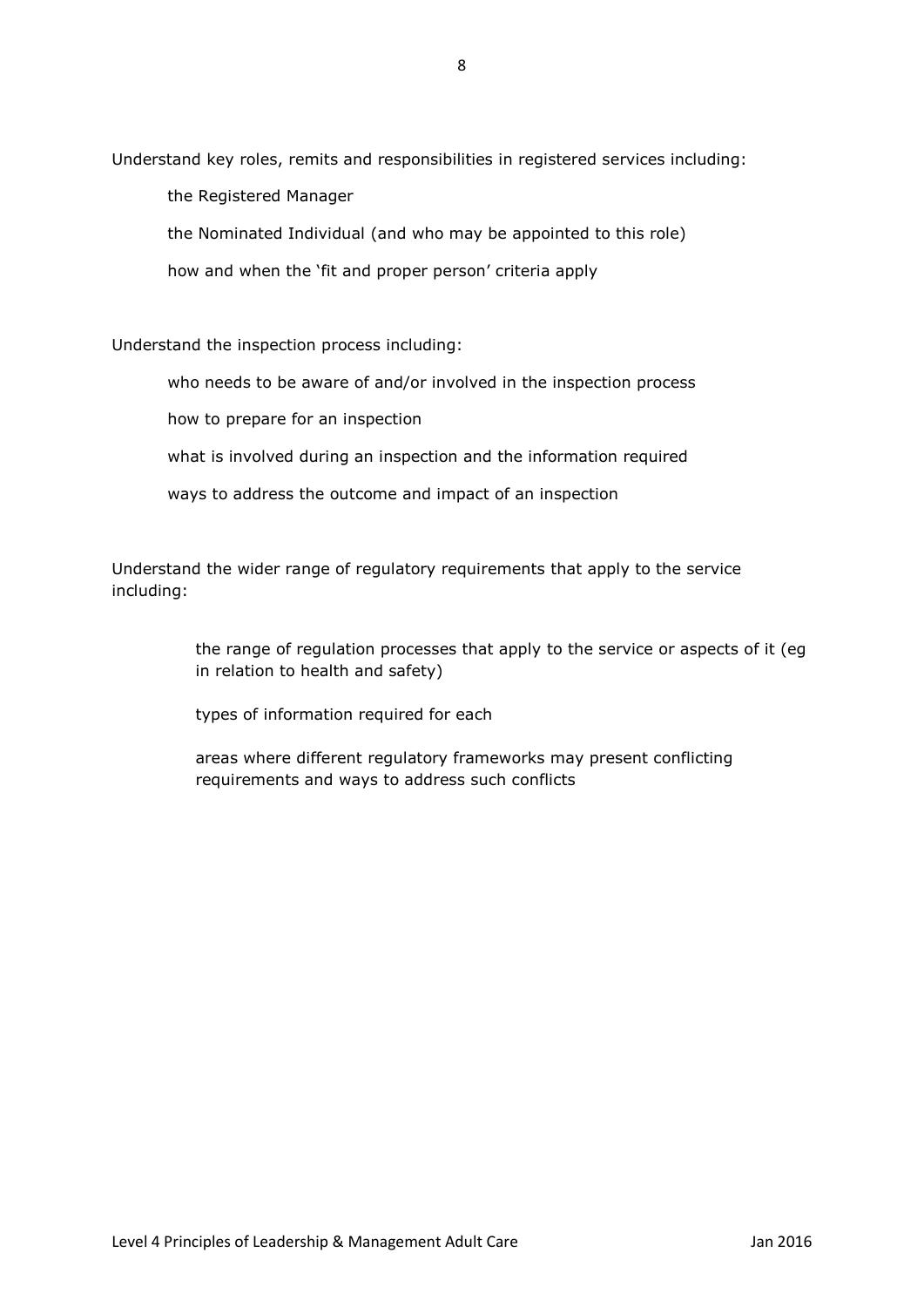| <b>3. COMMUNICATION</b> |                                                                            |
|-------------------------|----------------------------------------------------------------------------|
|                         | The content of this section links to knowledge requirements in:            |
| <b>QCF</b>              | SHC51 USE AND DEVELOP SYSTEMS THAT PROMOTE                                 |
|                         | COMMUNICATION F/602/2335                                                   |
|                         | LM502 Develop, maintain and use records and reports A/504/2198             |
| <b>NOS</b>              | SCDLMCE1 - Lead and manage effective communication systems<br>and practice |
|                         | SCDHSC 0434 - Lead practice for managing and disseminating                 |
|                         | records and reports                                                        |
| MIS 2016                | Standard 3                                                                 |

#### **UNIT POLMAC 3A COMMUNICATION AND INFORMATION MANAGEMENT IN ADULT CARE**

Understand communication in managing care services including:

communication skills needed to develop effective relationships with teams, individuals, their relatives and others

the importance in communication of demonstrating

- empathy
- active listening

how communication can be adapted for different preferences, needs, contexts and situations

how communication skills can be used to resolve difficult situations

the role of effective reporting and recording systems in supporting individuals to achieve positive outcomes

Understand systems for information management including:

the features and purpose of information management systems in care services

legal requirements relating to gathering, storing and sharing information

the meaning and importance of information governance principles

how to evaluate information management systems and identify improvements or alternative approaches

Understand effective information sharing including: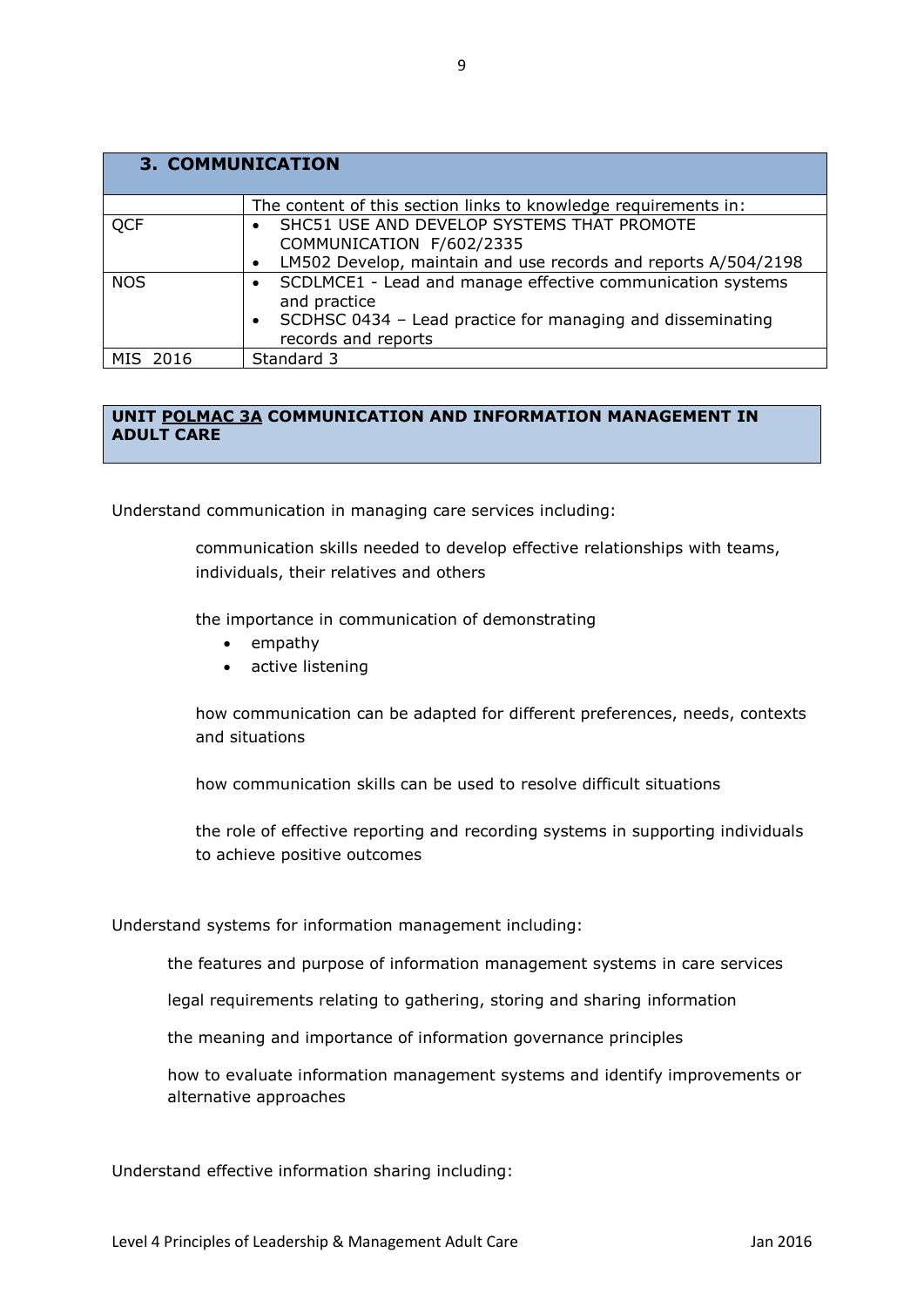legal and ethical issues that can arise in relation to confidentiality and ways to address these

processes for gaining consent to share an individual's personal information

information sharing protocols between organisations and their role in supporting continuity of care and positive outcomes for individuals

the potentially damaging consequences of failure to share information appropriately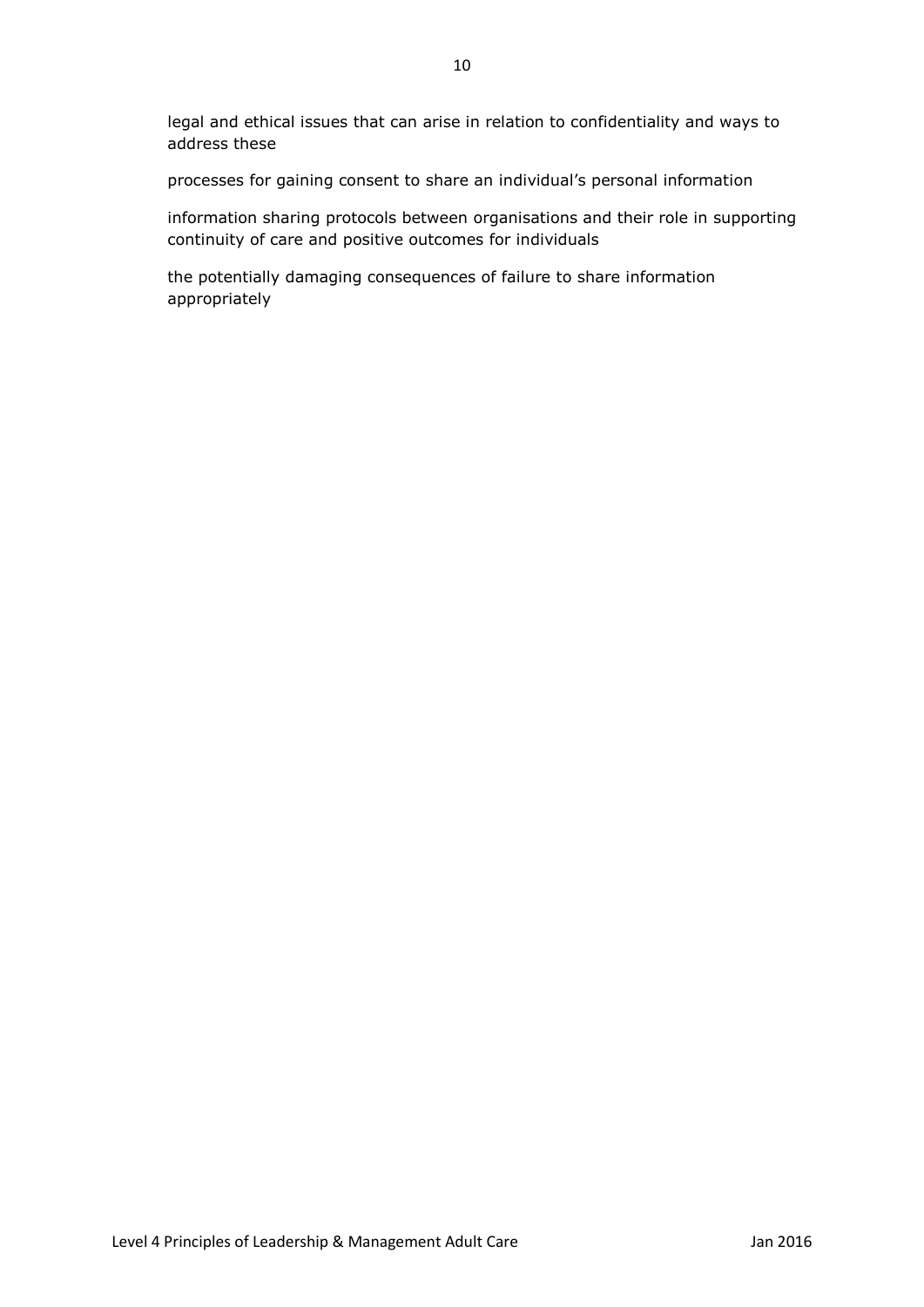|            | <b>4. RELATIONSHIPS AND PARTNERSHIP WORKING</b>                                                                                                                                                                                            |
|------------|--------------------------------------------------------------------------------------------------------------------------------------------------------------------------------------------------------------------------------------------|
|            | The content of this section links to knowledge requirements in:                                                                                                                                                                            |
| <b>QCF</b> | M2C Work in partnership in health and social care or children and<br>$\bullet$<br>young people's settings A/602/3189<br>• LM504 Lead practice in assessing and planning for the needs of<br>families and carers A/504/2217                 |
| <b>NOS</b> | SCDLMCD1 Lead and manage work with networks, communities,<br>$\bullet$<br>other professionals and organisations for care service provision<br>SCDLMCB4 Lead practice that involves key people to achieve<br>$\bullet$<br>positive outcomes |
| MIS 2016   | Standard 4                                                                                                                                                                                                                                 |

#### **UNIT POLMAC 4A PARTNERSHIP WORKING IN ADULT CARE**

Understand partnership working with other agencies and professionals including:

the range of people, organisations and community groups who can contribute to achieving positive outcomes for those using a service

how networking with other people, organisations and community groups brings benefits both for those using the service and for the organisation as a whole

the features that make partnership working effective in achieving positive outcomes for those using a service

how **integrated care** that crosses traditional boundaries achieves better outcomes for individuals and the place of **systems leadership** in this

the range of roles the manager of an adult care service may need to fulfil in the context of partnership working to achieve positive outcomes

Understand positive relationships in adult care including:

strategies for establishing positive relationships within and beyond the organisation

strategies for addressing challenges within relationships

the importance of challenging views that conflict with the values of the service and how to approach this in a way that promotes change

the meaning and benefits of **co-production** that recognises the contribution and expertise of individuals, carers and families

how systems and processes can be designed to engage individuals and those important to them in day to day practice, decision-making and review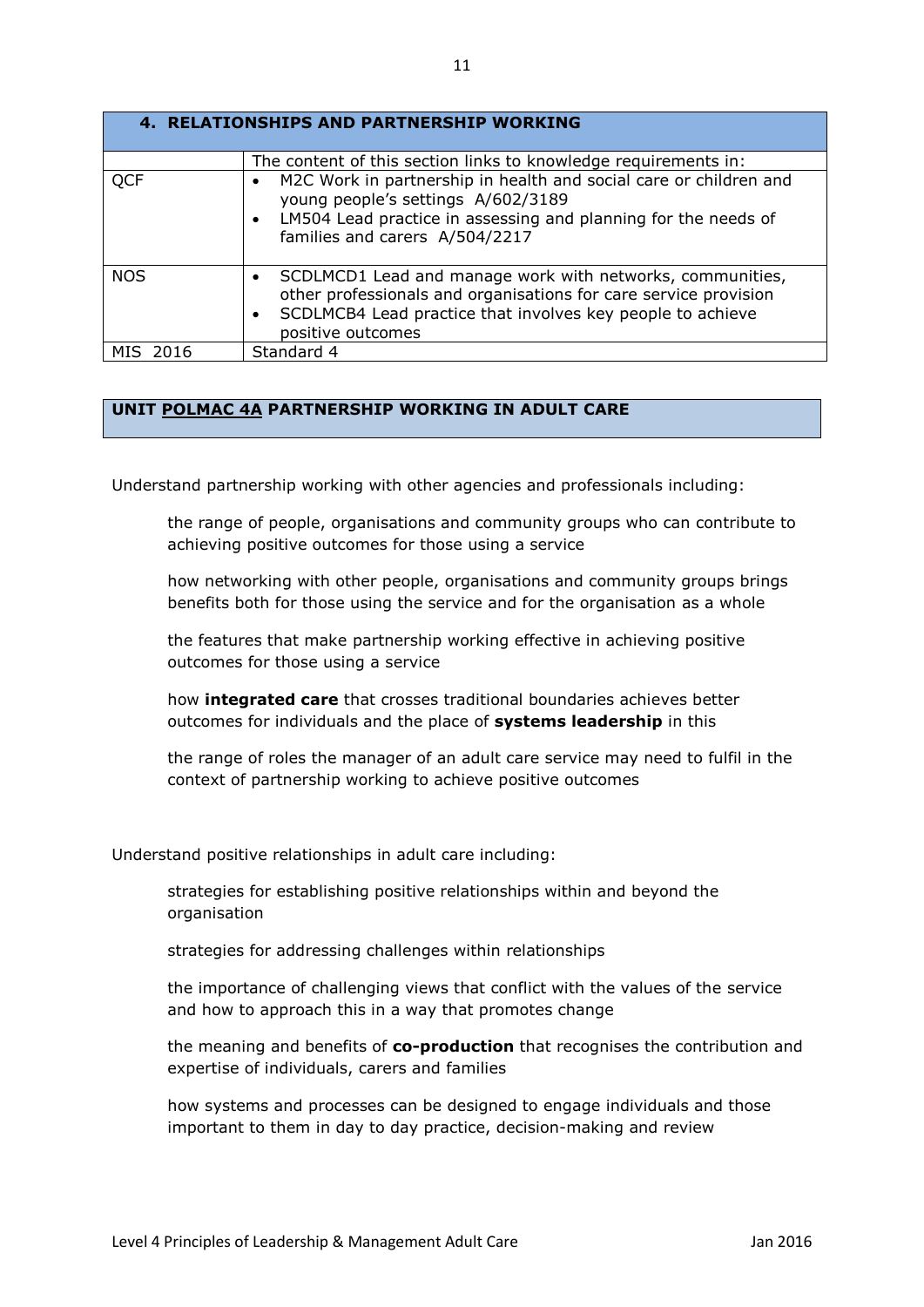Understand relationships and partnership work with families and carers including

the benefits of on-going dialogue with families and carers

how to promote positive relationships by supporting others to recognise the contribution that families and carers make to the wellbeing of those who use a service

sources of information about the statutory rights of carers and the importance of ensuring carers are aware of these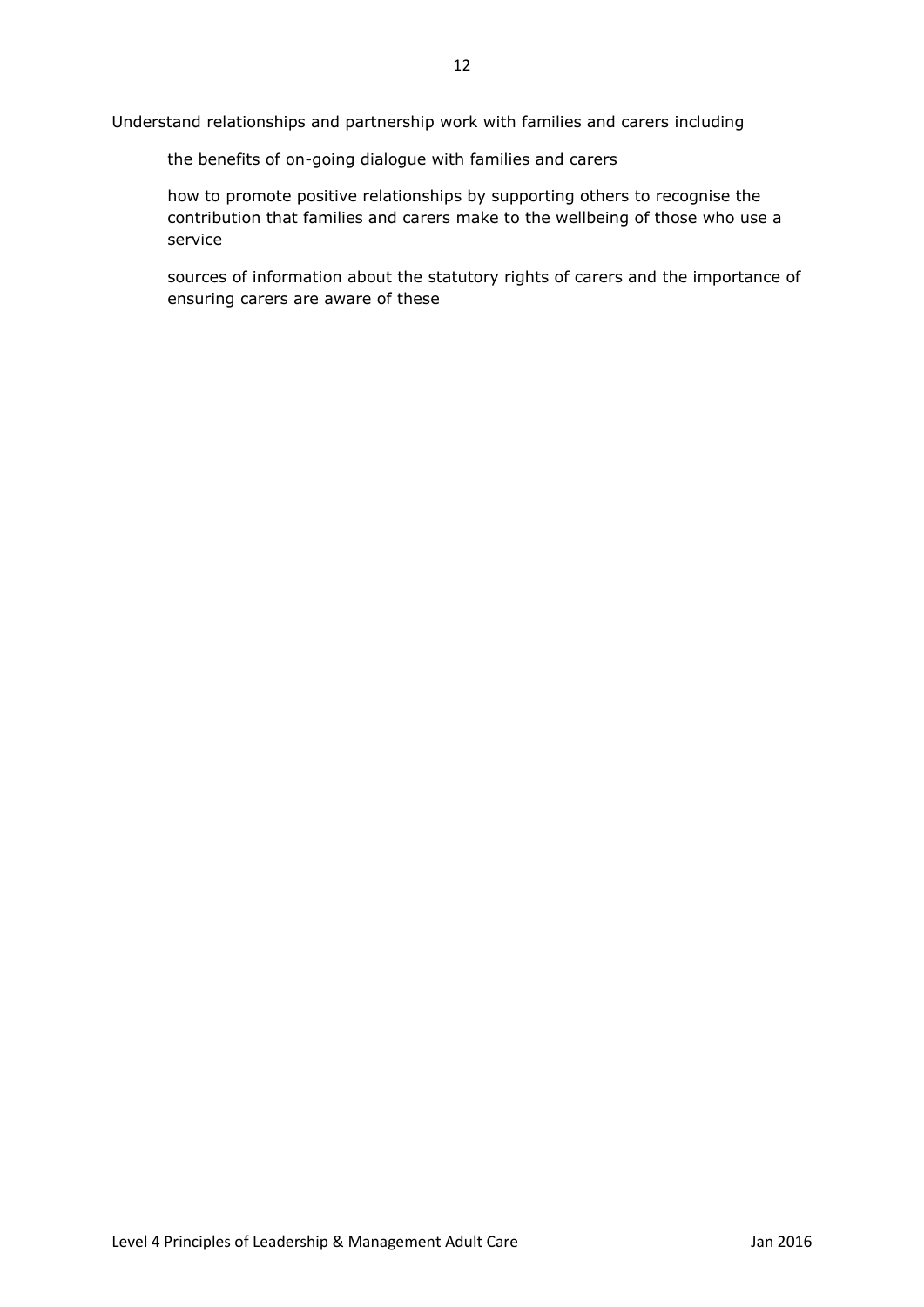|            | 5. PERSON CENTRED PRACTICE FOR POSITIVE OUTCOMES                                                                                                                                                                                                                                                                                    |
|------------|-------------------------------------------------------------------------------------------------------------------------------------------------------------------------------------------------------------------------------------------------------------------------------------------------------------------------------------|
|            | The content of this section links to knowledge requirements in:                                                                                                                                                                                                                                                                     |
| <b>QCF</b> | HSCM1 Lead person centred practice D/602/2844<br>M3 Manage health and social care practice to ensure positive<br>outcomes for individuals M/602/2850<br>LM501 Professional practice in health and social care for adults or<br>children and young people T/504/2197<br>SHC 53 Champion equality, diversity and inclusion Y/602/3183 |
| <b>NOS</b> | SCDLMCB4 Lead practice that involves key people to achieve<br>positive outcomes<br>SCDLMCB2 Lead service provision that promotes the wellbeing of<br>individuals                                                                                                                                                                    |
| 2016       | Standard 5                                                                                                                                                                                                                                                                                                                          |

#### **UNIT POLMAC 5A OUTCOMES BASED PERSON CENTRED PRACTICE IN ADULT CARE**

Understand **outcomes** based and **person centred practice** including:

why good practice in adult care is both outcomes based and person centred

how positive relationships underpin outcomes based and person centred practice

the features, principles and values of outcomes based practice and how outcomes based practice relates to the **wellbeing** of **individuals**

the features, principles and values of person centred practice and how person centred practice relates to choice and control

how **active participation** contributes to wellbeing and the achievement of positive outcomes

the effect that legislation and policy may have on person centred and outcomes based practice and procedures

Understand the leadership of practice to achieve positive outcomes for individuals through person centred practice including:

the range of manager responsibilities when leading a team to implement outcomes based and person centred practice

how to develop a culture that considers all aspects of individuals' **well-being** as well as their history, preferences, wishes, needs and strengths

why systems, processes and approaches for outcomes based and person centred practice need to be regularly reviewed, and how this can best be done

#### **UNIT POLMAC 5B EQUALITY, DIVERSITY AND INCLUSION IN ADULT CARE**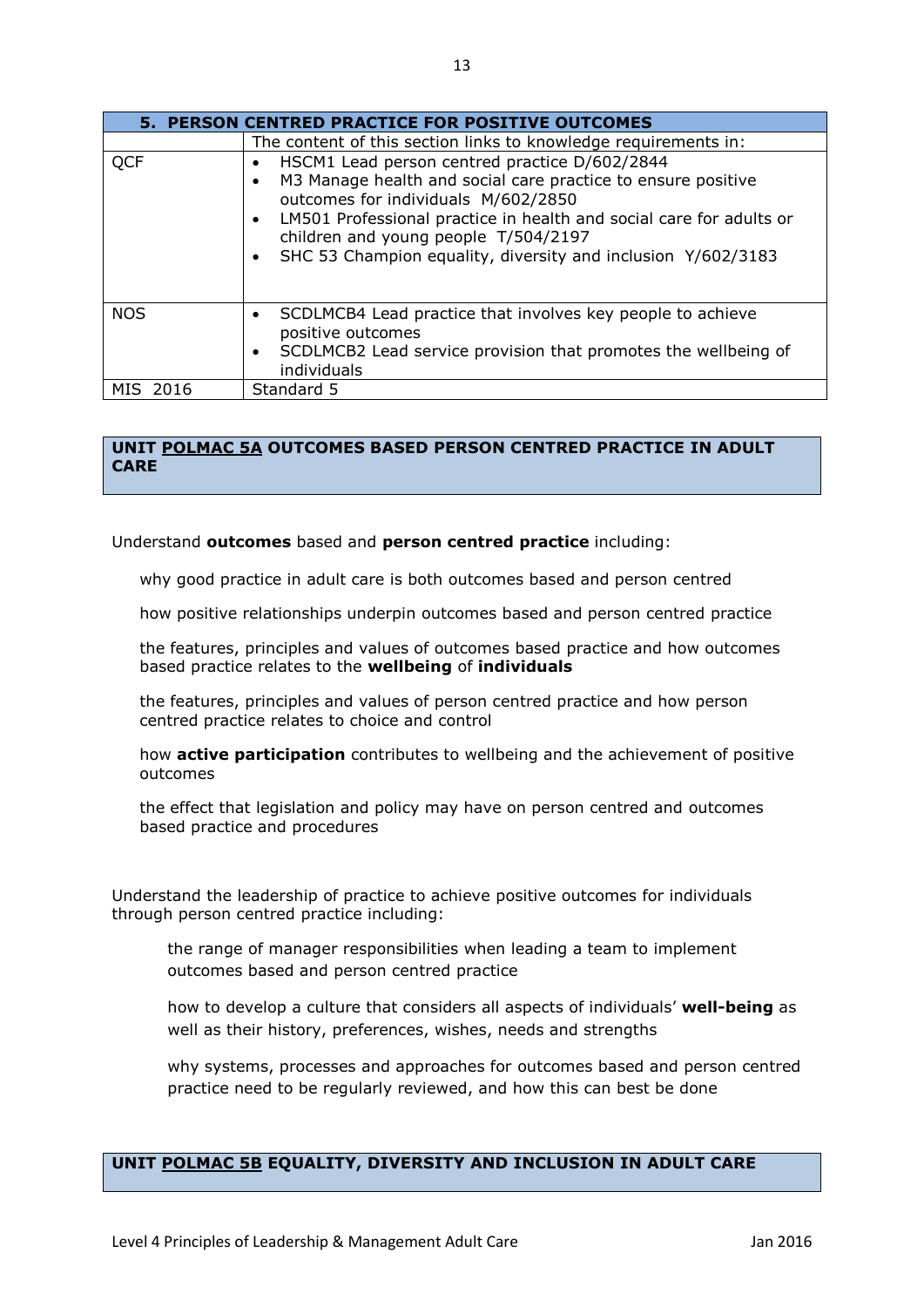Understand social inclusion in the context of person centred practice and achieving positive outcomes including:

sources of information about

- the legal context of equality, diversity and inclusion
- $\bullet$  the effects of discrimination
- the impact of inclusion
- the value of diversity

the impact of legislation and policy initiatives on the promotion of equality, diversity and inclusion in adult care

the manager's role in promoting equality, diversity and inclusion

how to support others to challenge discrimination and exclusion in ways that are likely to achieve change

#### **UNIT POLMAC 5C CONTINUOUS IMPROVEMENT IN ADULT CARE**

Understand continuous improvement in practice including:

how to develop a culture that encourages all team members to take responsibility for quality, quality assurance and quality improvement

how continuous improvement relates to

- a culture of trust that values the views of all
- lessons learned from incidents, accidents, errors and 'near misses'
- responding to concerns, complaints and whistle-blowing situations

how a service can collect evidence on the quality and effectiveness of its processes, practices and protocols

how to plan for the successful implementation of improvements to the service

how to measure and evaluate the impact of changes made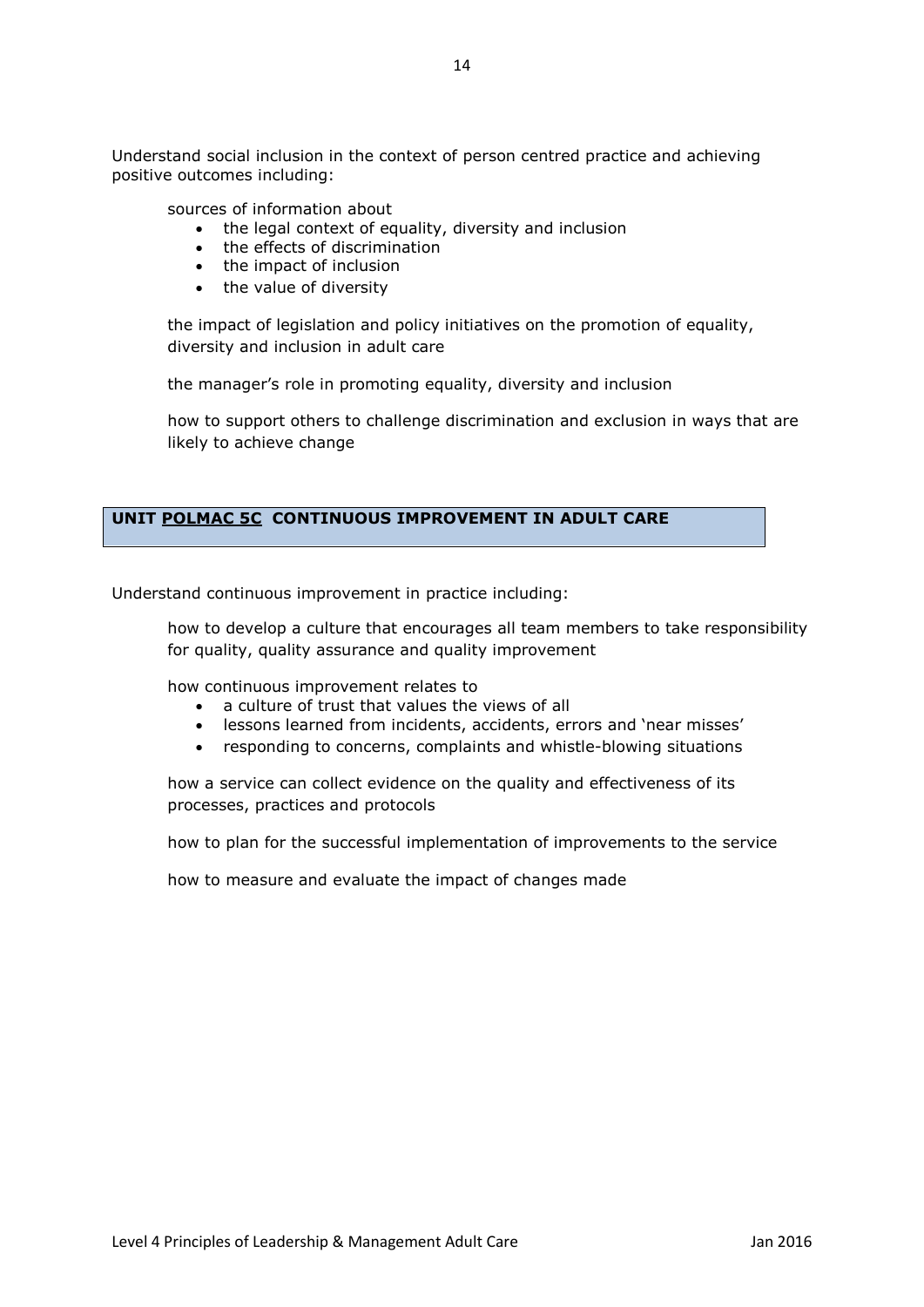| 6. PROFESSIONAL DEVELOPMENT, SUPERVISION AND PERFORMANCE<br><b>MANAGEMENT</b> |                                                                                                                                                                                                                                                    |
|-------------------------------------------------------------------------------|----------------------------------------------------------------------------------------------------------------------------------------------------------------------------------------------------------------------------------------------------|
|                                                                               | The content of this section links to knowledge requirements in:                                                                                                                                                                                    |
| <b>QCF</b>                                                                    | LM2C Develop professional supervision practice in health and social<br>care or children and young people's work settings M/602/3187<br>LM501 Professional practice in health and social care for adults or<br>children and young people T/504/2197 |
| <b>NOS</b>                                                                    | SCDLMCA1 Manage and develop yourself and your workforce within<br>care services<br>SCDLMCA5 Manage the allocation, progression and quality of work                                                                                                 |
|                                                                               | in care service provision                                                                                                                                                                                                                          |
| MIS 2016                                                                      | Standard 6                                                                                                                                                                                                                                         |

#### **UNIT POLMAC 6A PROFESSIONAL DEVELOPMENT IN ADULT CARE**

6A.1 Understand professional development in adult care including:

the importance of continually improving learner's own knowledge and practice and that of the team

potential challenges and constraints in relation to professional development in adult care

**sources and systems of support** for professional development

the importance of personal development plans

the manager's responsibility to support

- the development of the adult care workforce through a range of **mechanisms and resources that support learning and development**
- the development of individual team members using learning opportunities that meet their development objectives and reflect their personal learning styles

how to identify high quality learning that will lead to positive change in the service

how to ensure team members can apply new learning to practice and share learning with the team

ways to measure and evaluate the effectiveness of learning opportunities in improving the service

6A.2 Understand the value of literacy, numeracy and digital skills including:

the importance of literacy, numeracy and digital skills across the range of roles in adult care

sources of information and support to enable team members to

assess their level of attainment in literacy, numeracy and digital skills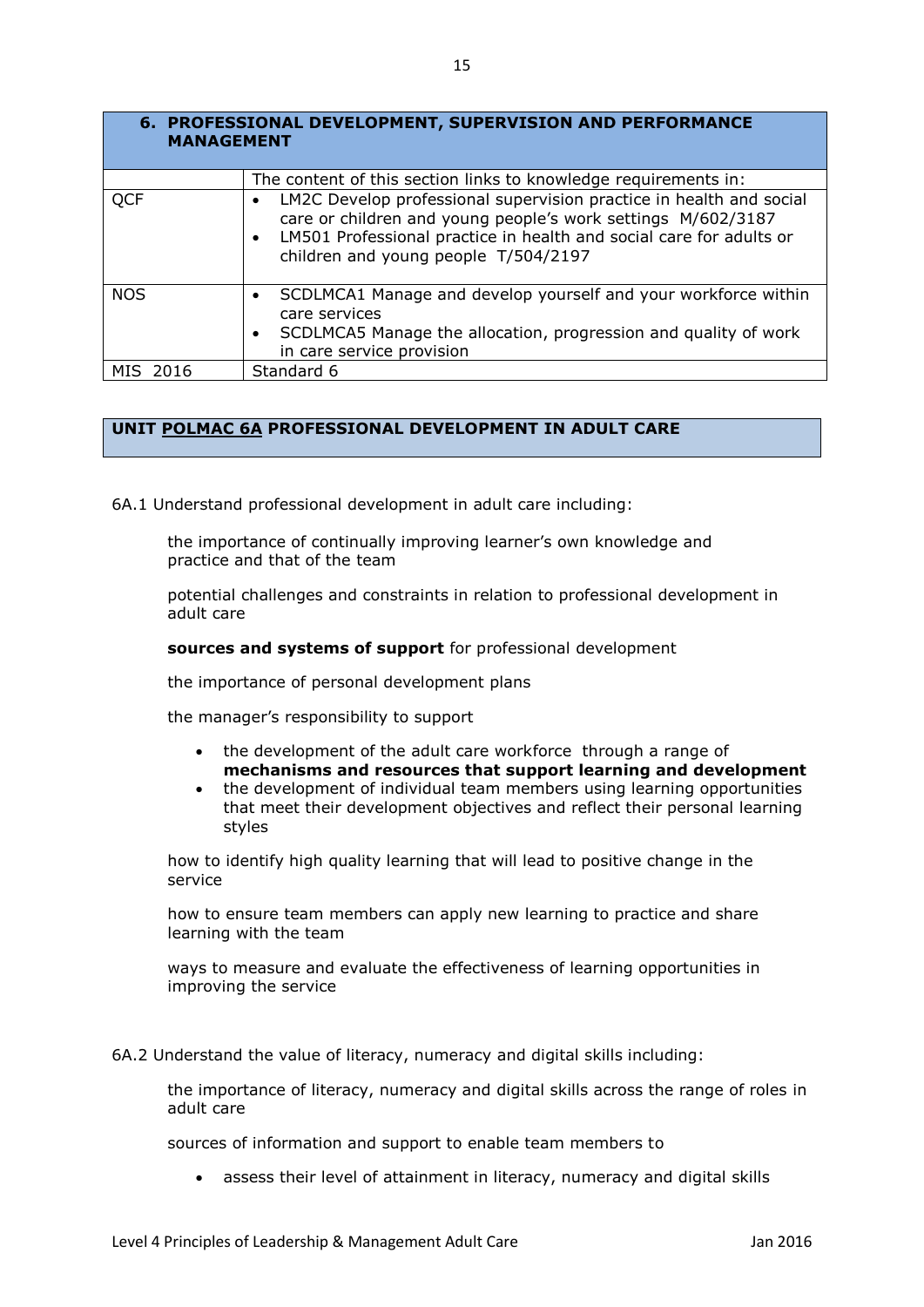access support for further development

#### **UNIT POLMAC 6B SUPERVISION AND PERFORMANCE MANAGEMENT IN ADULT CARE**

#### 6B.1 Understand **supervision** in adult care including:

the principles, scope and purpose of supervision in adult care

key principles of effective supervision

how to use supervision to plan, revise and review team member objectives

factors which can result in a power imbalance in supervision and how to address them

how and why approaches to supervision might need to be adapted in the light of feedback from supervisees and others

6B.2 Understand procedures to address performance management issues including:

formal and informal processes in an organisation that can be used to address poor performance and unacceptable conduct

the manager's role in addressing poor performance and how this will relate to organisational policy and procedures

common features of disciplinary and grievance procedures and how the manager's role relates to these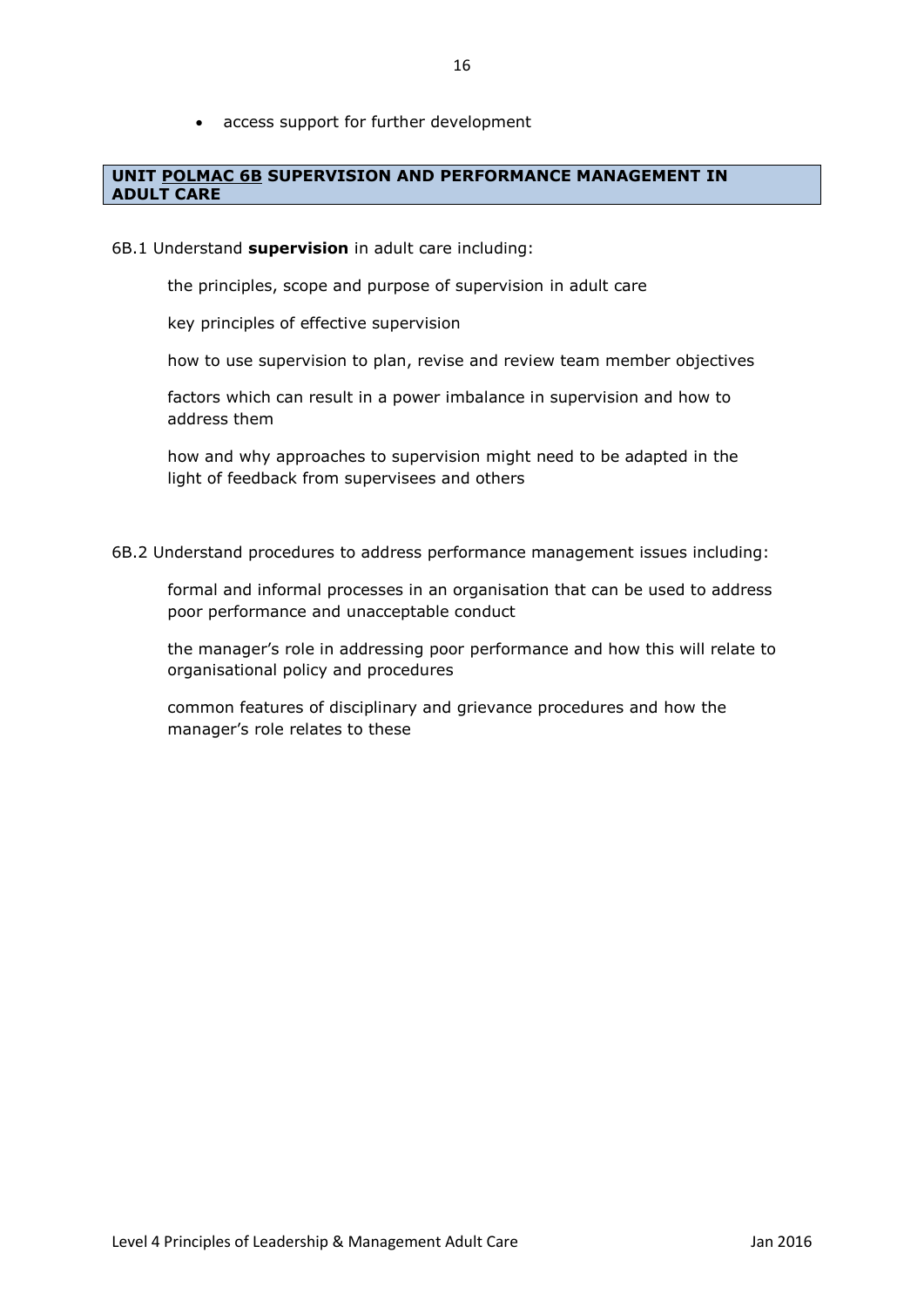| <b>7. RESOURCES</b> |                                                                                                                                 |
|---------------------|---------------------------------------------------------------------------------------------------------------------------------|
|                     | The content of this section links to knowledge requirements in:                                                                 |
| QCF                 | E8 Manage physical resources K/600/9711<br>$\bullet$                                                                            |
| <b>NOS</b>          | SCDLMCE5 Develop operational plans and manage resources to<br>meet current and future demands on the provision of care services |
| MIS 2016            | Standard 7                                                                                                                      |

#### **UNIT POLMAC 7A RESOURCE MANAGEMENT IN ADULT CARE**

Understand resource management issues including:

the range of resources that a manager in adult care can expect to manage

the importance of using resources sustainably and the manager's role in facilitating this

the importance of accurate identification of priorities for resource allocation

Understand financial management arrangements including:

sources of funding that can be used to construct the budget in an adult care service

how an organisation's financial management systems impact on the responsibilities and accountability of a manager

sources of information and support for managing financial resources

Understand human resource issues including:

the relationship between staffing structures and service outcomes

techniques to identify the number and pattern of staffing required to provide a person-centred outcomes-based service

strategies for managing staffing patterns and adjusting them to meet changing circumstances

Understand recruitment and retention issues including:

how values based recruitment relates to effective resource management

the importance of ensuring that recruitment and retention practices are free from discrimination and harassment and ways to achieve this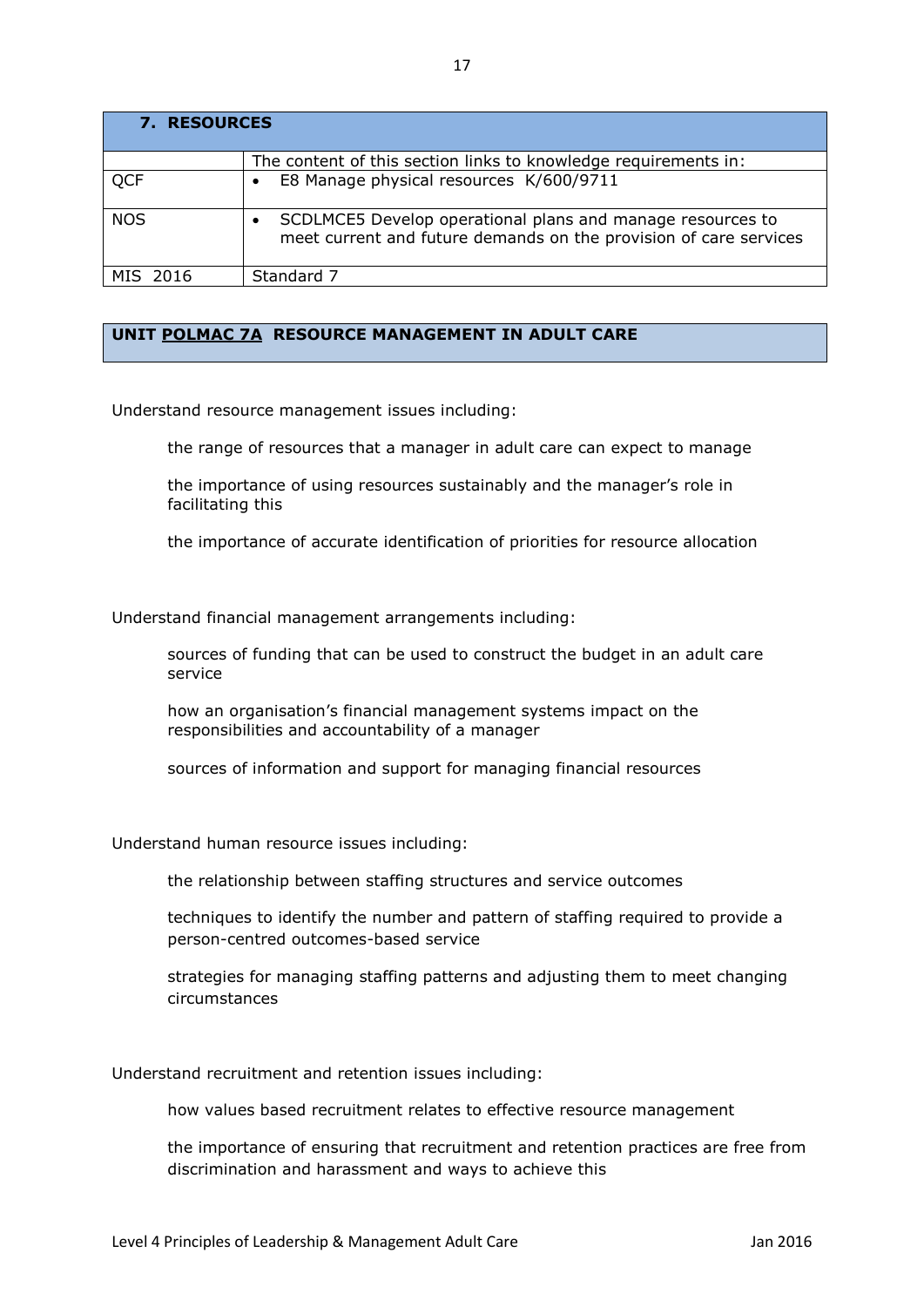the manager's responsibility for induction of new workers and how to identify induction requirements

the impact on recruitment and retention of effective professional development for team members

Understand how to analyse the impact of resource management on service delivery including:

how to capture and analyse data and information from a range of sources to understand the performance of an adult care service

how collected data and information can be used to improve resource management for better service delivery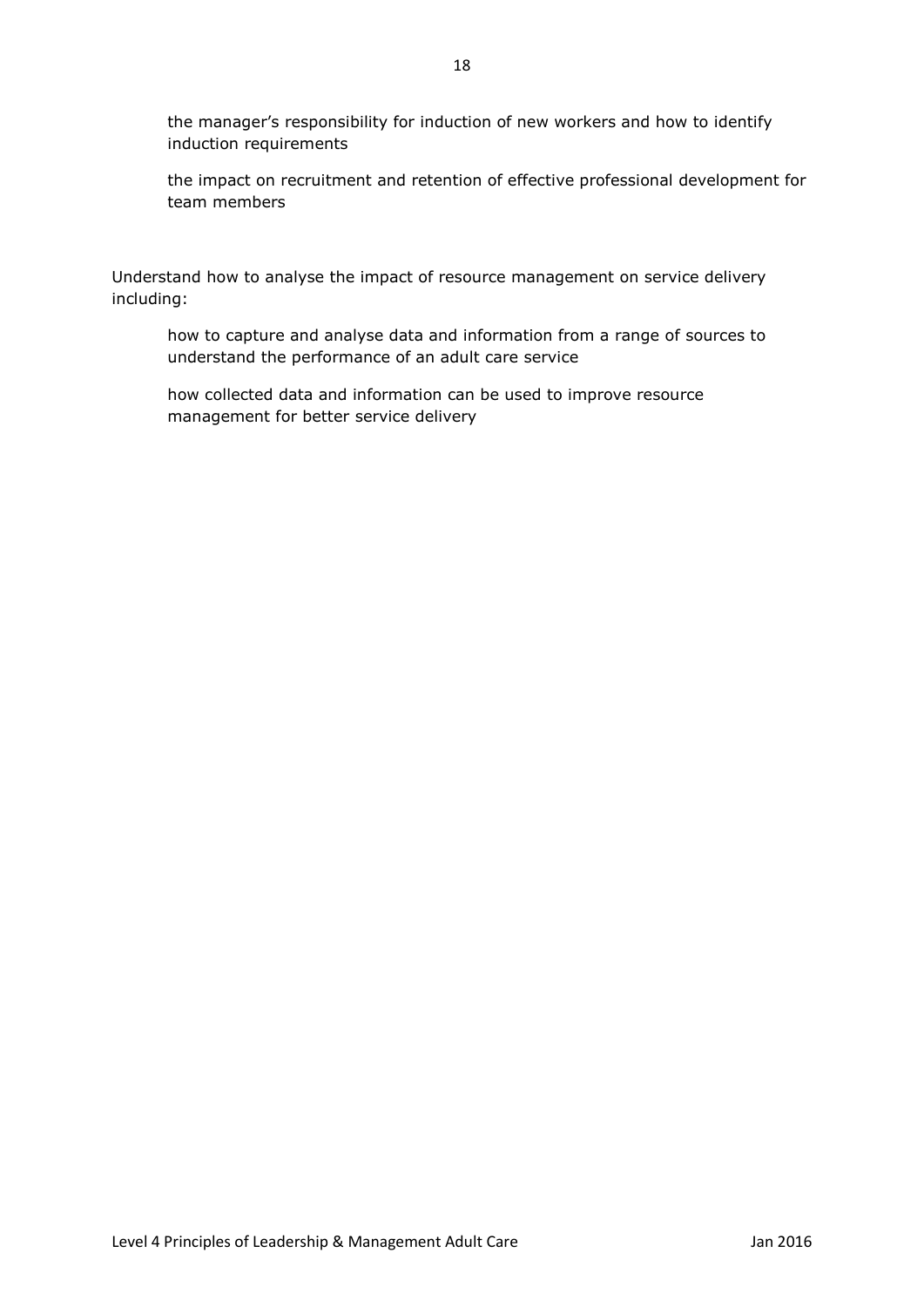| 8. SAFEGUARDING, PROTECTION AND RISK |                                                                                                                                                                                                                                                                                                                                                                                                                                                                                                                                    |
|--------------------------------------|------------------------------------------------------------------------------------------------------------------------------------------------------------------------------------------------------------------------------------------------------------------------------------------------------------------------------------------------------------------------------------------------------------------------------------------------------------------------------------------------------------------------------------|
| QCF                                  | The content of this section links to knowledge requirements in:<br>LM 503 Lead practice which supports individuals to take positive<br>risks<br>H/504/2213<br>$\bullet$<br>M1 Develop health and safety and risk management policies<br>$\bullet$<br>procedures and practices K/602/3172<br>P1 Safeguarding and protection of vulnerable adults<br>$\bullet$<br>R/602/2856<br>P5 Understand safeguarding of children and young people for<br>$\bullet$<br>those working in the adult sector Y/602/2860                             |
| <b>NOS</b>                           | SCDLMCB1 Lead and manage practice that promotes the<br>$\bullet$<br>safeguarding of individuals<br>SCDHSC0450, Develop risk management plans to promote<br>$\bullet$<br>independence in daily living<br>SCDLMCC1 Lead and manage practice for health and safety in<br>$\bullet$<br>the work setting<br>SCDHSC0450 Develop risk management plans to promote<br>$\bullet$<br>independence in daily living<br>SCDLMCB8 Lead and manage provision of care services that<br>$\bullet$<br>supports the development of positive behaviour |
| MIS 2016                             | Standard 8                                                                                                                                                                                                                                                                                                                                                                                                                                                                                                                         |

#### **UNIT POLMAC 8A SAFEGUARDING AND PROTECTION IN ADULT CARE**

Understand the manager role in safeguarding of vulnerable adults including:

the current legislative framework that underpins the safeguarding of vulnerable adults

the manager's responsibilities towards individuals, their families and carers as well as team members in relation to safeguarding

sources of information and support on

- Indicators of abuse
- Measures that can be put in place to minimise the risk of abuse occurring
- Steps that must be taken in the case of suspected or alleged abuse

how protocols for participation in inter-agency safeguarding processes may affect a manager's role

potential conflicts between safeguarding and respecting confidentiality and how to address them

legal provisions in relation to whistle-blowing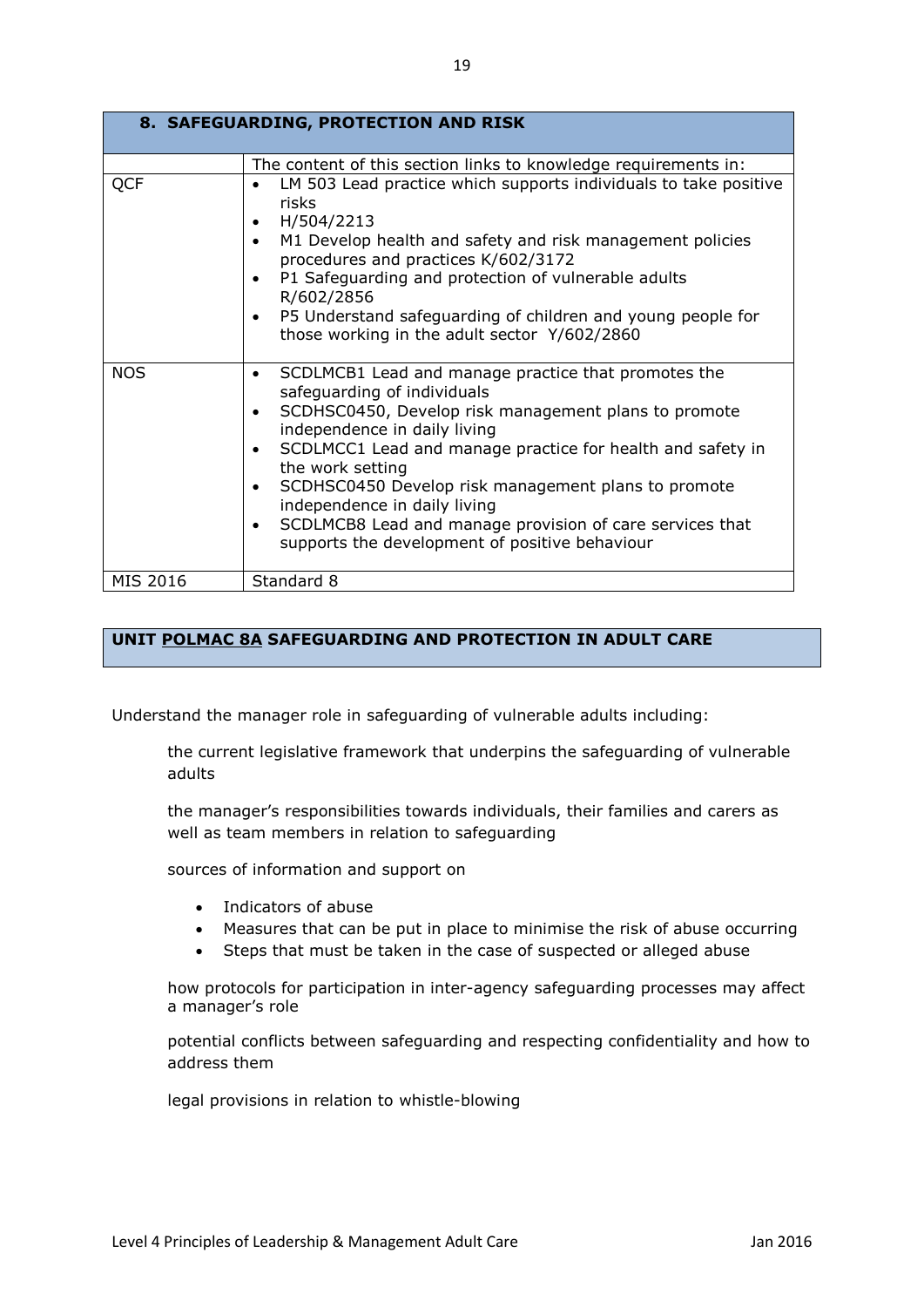Understand the responsibility to safeguard children and young people encountered in an adult care service including:

why everyone has a responsibility to act on concerns about the possible abuse of children and young people

the actions to take if

- there are concerns about the possible abuse of a child or young person
- a child or young person alleges that they are being abused

#### Understand **restrictive practices** including:

definitions of 'restrictive practices', 'restraint' and 'hidden restraint'

the impact on safety, dignity, relationships and wellbeing if restrictive practices are used

how person centred practice and accurate assessment can minimise the use of restrictive practices

types of situation where a restrictive practice might need to be used

why any restrictive practice must be proportionate to need, used as a last resort and carried out in a way that maintains dignity and respect

legal implications relating to restrictive practices and how organisational policies and procedures support legal requirements

#### **UNIT POLMAC 8B HEALTH AND SAFETY IN ADULT CARE**

Understand health and safety requirements including:

the legislative framework for health and safety in adult care settings

the managers role in relation to policies and procedures for health and safety in an adult care setting

methods for supporting **others** to comply with health and safety policies, procedures and practices relevant to their work

strategies for ensuring safety at work for self and team members (including lone working and online safety)

strategies that could be used to evaluate and improve health and safety policies, procedures and practices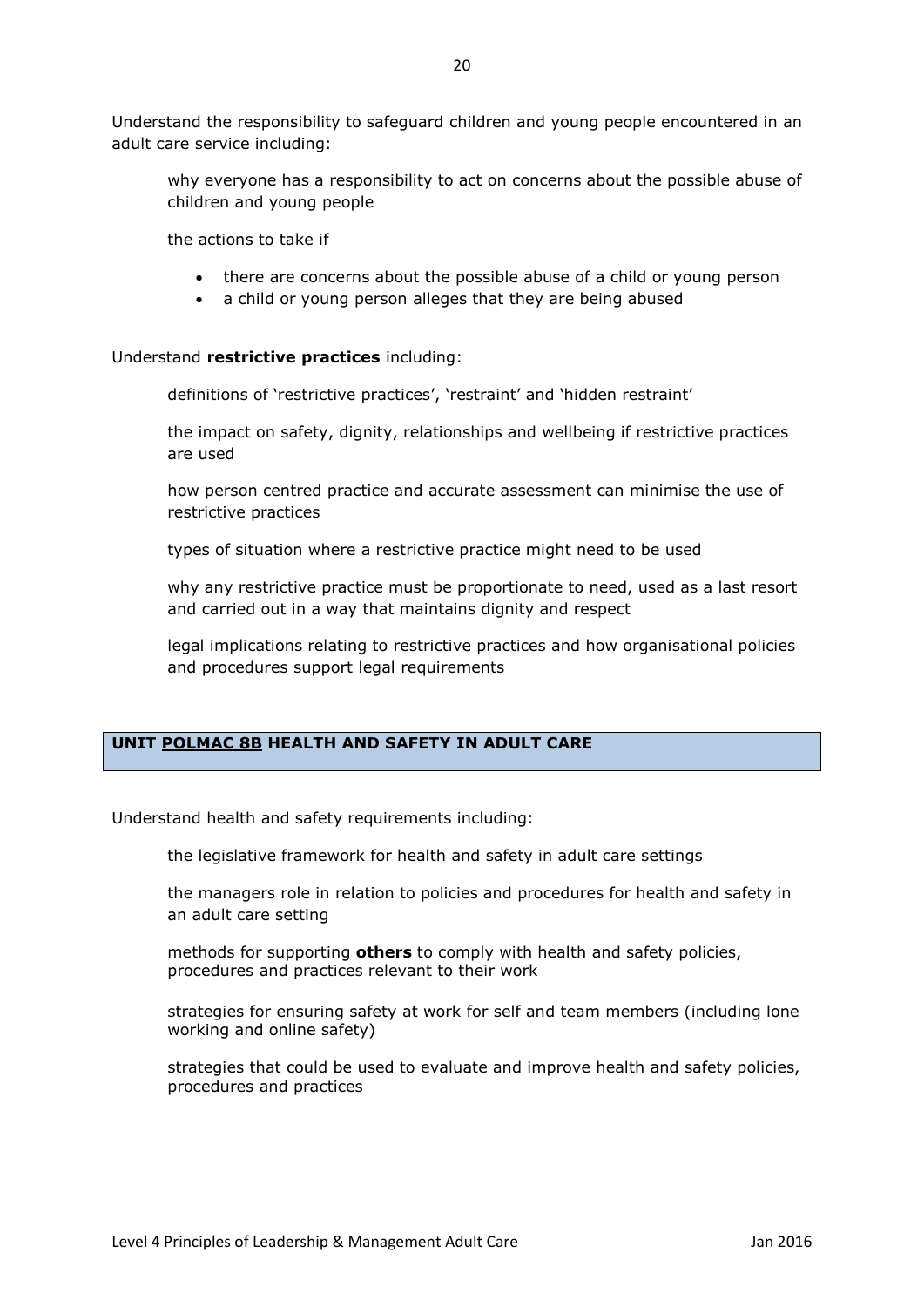#### **UNIT POLMAC 8C RISK-TAKING AND RISK MANAGEMENT IN ADULT CARE**

Understand positive risk-taking including:

the values, principles and standards that need to inform a policy on risk-taking

how risk-taking can contribute to the achievement of positive outcomes for individuals how the impact of a risk-averse culture on an individual's wellbeing

how to develop a culture that manages risk effectively rather than becoming risk averse

how to support team members to work in ways that balance risks, rights and duty of care

ways to evaluate the effectiveness of policies, procedures and practice relating to positive risk taking

Understand issues around mental capacity and **consent** including:

links between consent, risk management and safeguarding

key provisions of legislation regarding mental capacity and deprivation of liberty in the context of adult care services

the support available when mental capacity and the ability to give consent need to be assessed

the role of advocacy in meeting legislative requirements for mental capacity and consent

#### **UNIT POLMAC 8D MANAGING CONCERNS AND COMPLAINTS IN ADULT CARE**

Understand the management of concerns and complaints including

links between the management of concerns/complaints, risk management and safeguarding

regulatory requirements, codes of practice and guidance for managing concerns and complaints

why those using services may be reluctant to raise concerns or make complaints and ways to support them to do so

systems that help to ensure concerns and complaints are addressed effectively

the manager's role in supporting team members to deal with concerns and complaints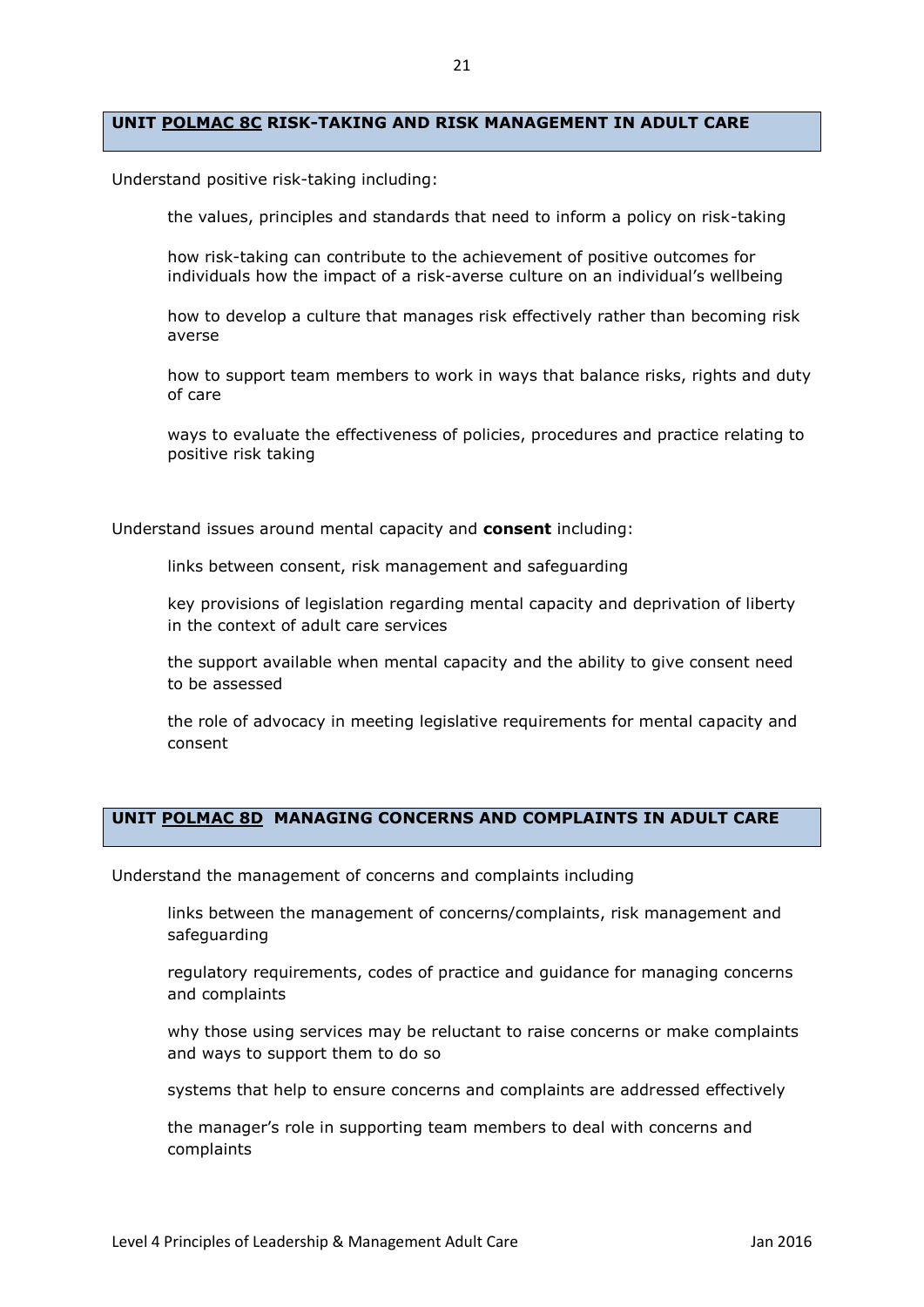| <b>9. MANAGE SELF</b> |                                                                                                                                                                       |
|-----------------------|-----------------------------------------------------------------------------------------------------------------------------------------------------------------------|
|                       | The content of this section links to knowledge requirements in:                                                                                                       |
| <b>QCF</b>            | SHC52 Engage in professional development L/602/2578<br>LM501 Professional practice in health and social care for adults or<br>children and young people T/504/2197    |
| <b>NOS</b>            | SCDHSC0033 Develop your practice through reflection and learning<br>٠<br>SCDLMCA1 Manage and develop yourself and your workforce within<br>$\bullet$<br>care services |
|                       | Knowledge requirements throughout especially K17 and K18 (Your<br>practice), K47 and 48 (Continuing professional development)                                         |
| MIS<br>2016           | Standard 9                                                                                                                                                            |

#### **UNIT POLMAC 9A MANAGE SELF FOR LEADERSHIP IN ADULT CARE**

Understand the importance of self-awareness including:

how learner's own values, belief systems and experiences affect working practice

how learner's own emotions affect own behaviour and the behaviour of others

strategies for keeping aware of own stress levels and for maintaining well-being

how to use feedback and reflective practice to increase own self-awareness

Understand how to manage own behaviour including:

How to ensure own actions reflect a high standard of personal integrity

Strategies for managing own emotions when interacting with others

Ways to adapt own communication in response to the emotional context and communication style of others

Understand how to manage own workload including:

strategies and tools for identifying work priorities

strategies and tools to reduce own stress levels, build resilience and support own wellbeing while meeting work priorities

how digital technology can be used to enhance own efficiency

how and when to delegate responsibilities appropriately to others

Understand own role to champion the vision and values of the service including:

the importance of ensuring own words and actions reinforce the vision and values of the service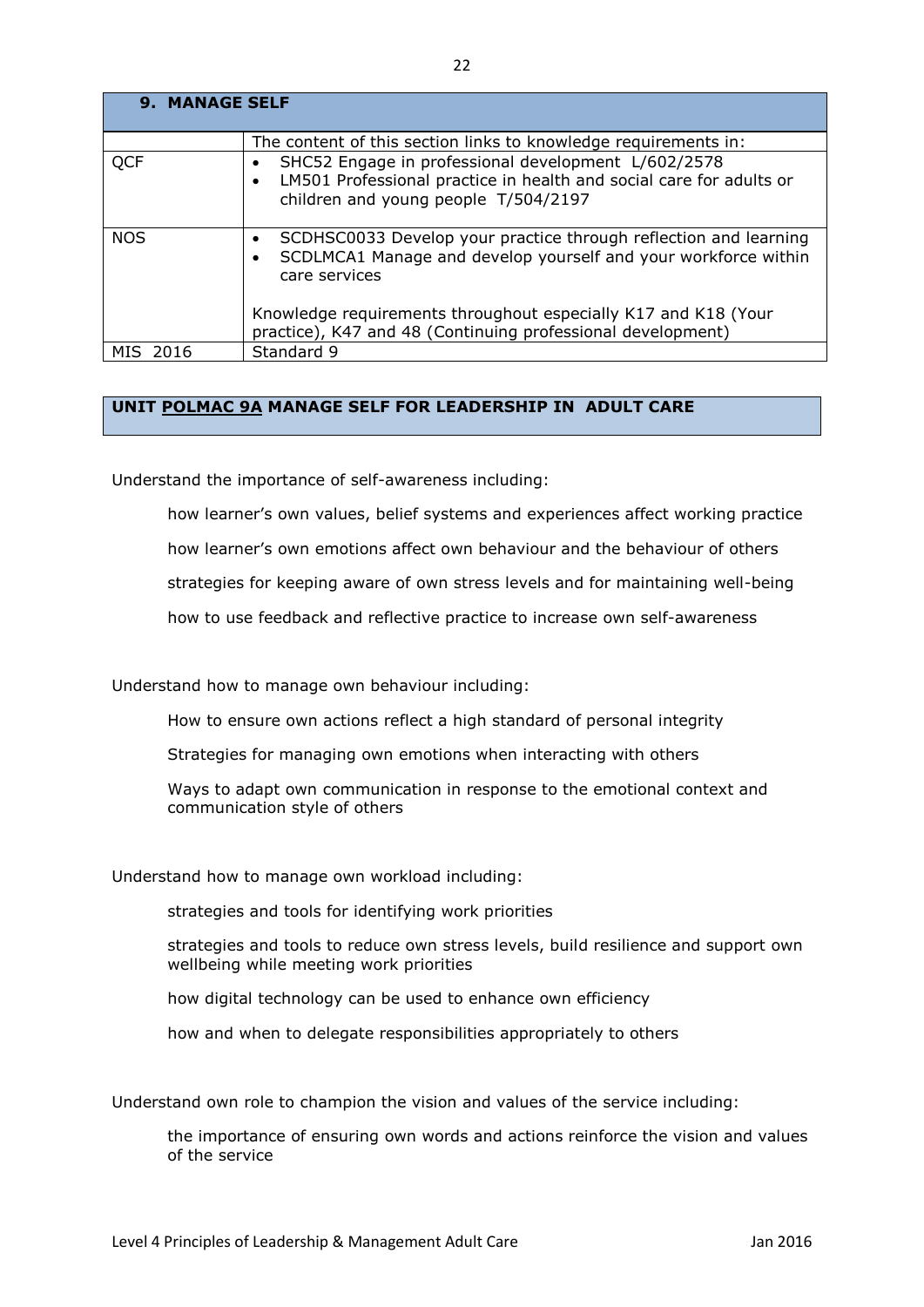ways to challenge and promote change in views, actions, systems and routines that do not match the vision and values of the service

Understand how to manage own learning and continuing professional development including:

how to evaluate own knowledge and performance and identify areas for development using

- **standards and benchmarks**
- sources and systems of support
- feedback from others
- reflection on successes and failures, mistakes and achievements

tools and strategies for developing a personal learning plan

ways to evaluate the effectiveness of own learning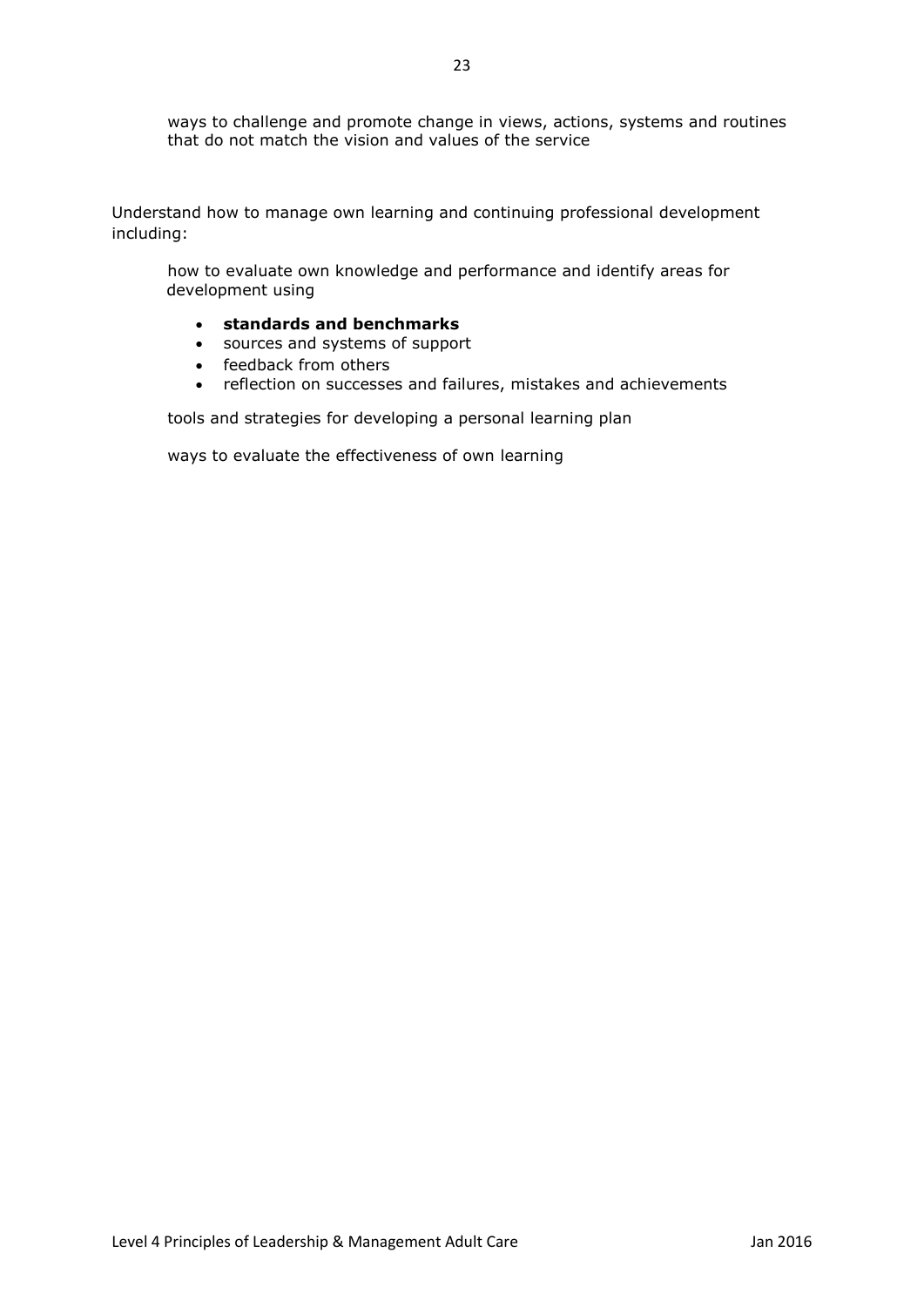| <b>10.DECISION MAKING</b> |                                                                                                                                                                                                                                                                                                                           |
|---------------------------|---------------------------------------------------------------------------------------------------------------------------------------------------------------------------------------------------------------------------------------------------------------------------------------------------------------------------|
|                           | The content of this section links to knowledge requirements in:                                                                                                                                                                                                                                                           |
| <b>QCF</b>                | LM501 Professional practice in health and social care for adults or<br>children and young people T/504/2197<br>LM502 Develop, maintain and use records and reports A/504/2198<br>OP 5.25: Undertake a research project within services for health<br>$\bullet$<br>and social care or children and young people J/602/3499 |
| <b>NOS</b>                | Knowledge requirements throughout the suite especially items K40<br>(continuing professional development), K71 (handling information) and<br>K77 (leading and managing practice)                                                                                                                                          |
| MIS 2016                  | Standard 10                                                                                                                                                                                                                                                                                                               |

#### **UNIT POLMAC 10A DECISION MAKING IN ADULT CARE**

Understand effective decision-making including:

the range of purposes and situations for which decisions can be required in adult care

key stages in decision-making processes whether formal and informal

the different meanings of **'data**, 'information' and 'intelligence' and how each contributes to decision-making

how to research, analyse and use data to ensure decisions are evidence based

the purposes and benefits of engaging with individuals and others and respecting their contributions during the decision-making process

how to structure ideas, information and recommendations to maximise their effectiveness in decision-making

how to review the information gathered in order to make a valid and evidence based decision

Understand communication for decision-making including:

principles for communicating with those involved in the decision-making process, including those use services and their families

the range of stakeholders to whom a decision may need to be communicated

how to present decisions, conclusions and rationales cogently to different stakeholders so that the decision wins support

Understand how to review decision-making including:

reviewing the decision-making process including learner's own research and thought processes, the contributions made by others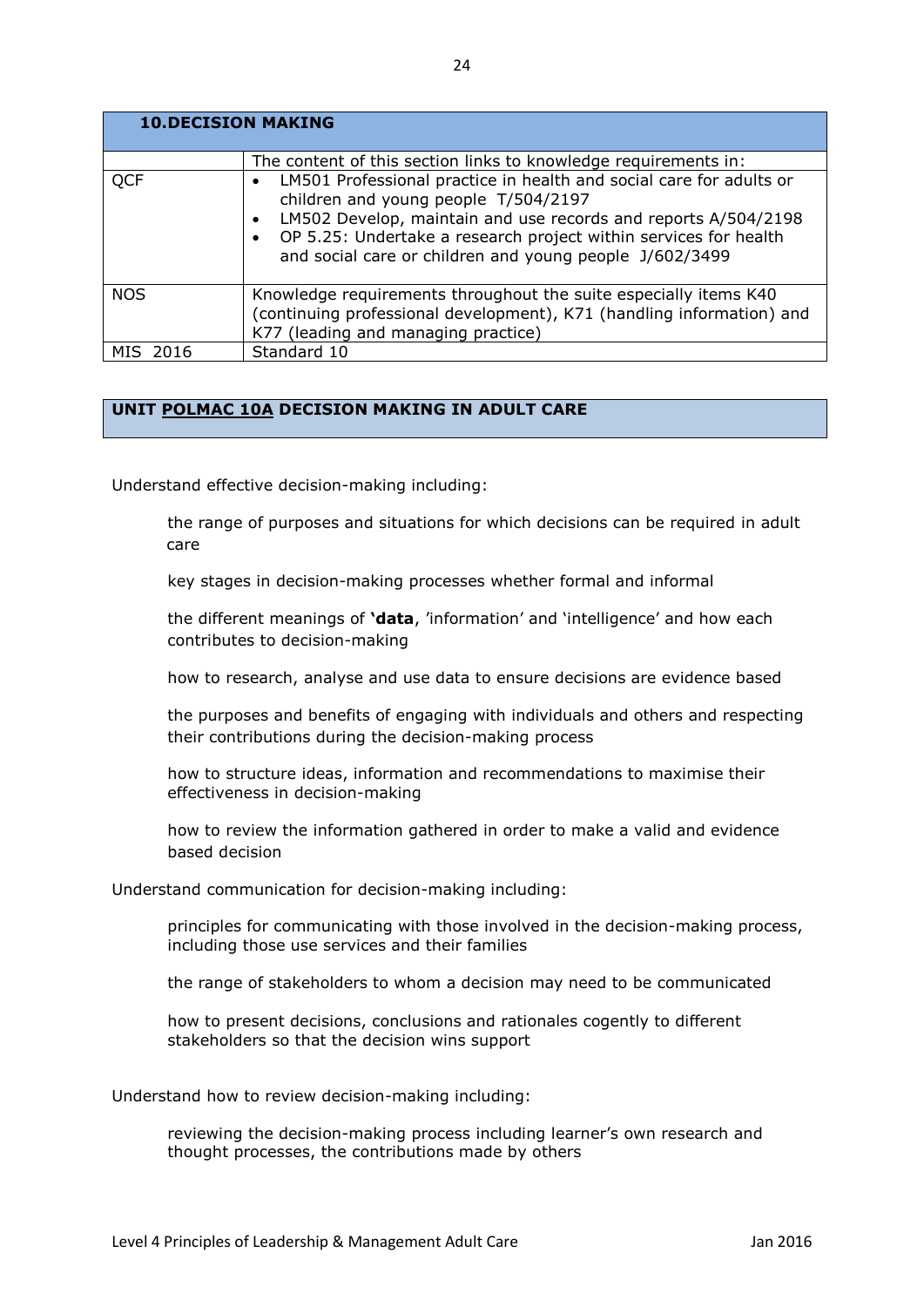the importance of monitoring the effects of decisions made and identifying learning points

ways to record and disseminate learning points so that they can improve future decision-making in the service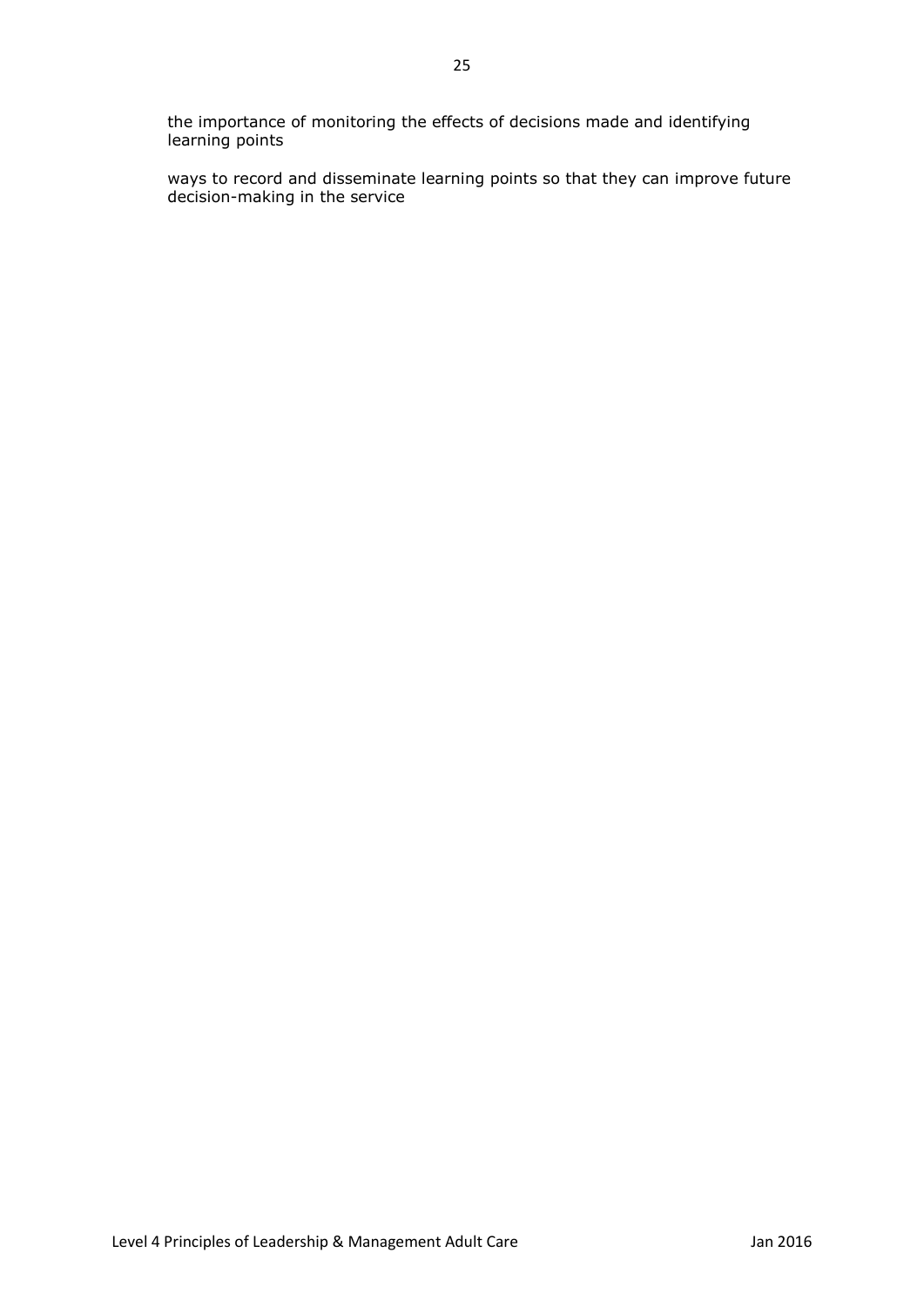| <b>11.ENTREPRENEURIAL SKILLS AND INNOVATION</b> |                                                                                                               |  |
|-------------------------------------------------|---------------------------------------------------------------------------------------------------------------|--|
|                                                 | The content of this section links to knowledge requirements in:                                               |  |
| <b>QCF</b>                                      | LM505 Manage business redesign in health and social care or<br>children or young people's services J/504/2236 |  |
| <b>NOS</b>                                      | SCDLMCA2 Lead and manage change within care services                                                          |  |
| MIS 2016                                        | Standard 11                                                                                                   |  |

#### **UNIT POLMAC 11A ENTRPRENEURIAL SKILLS IN ADULT CARE**

Understand the wider market for adult care services including:

how own service relates to the wider market of service provision

how data, information and input from others can be used to identify innovative options for growth to meet the needs of the adult care market

the importance of **entrepreneurial skills** in ensuring that the market as a whole is able to meet future demand for adult care services

Understand entrepreneurial skills including:

how to establish a culture that supports innovation, change and growth in relation to the service provided and recognises the resource available in the expertise of those using or working in the service

how to recognise aspects of the organisation that are no longer effective in providing a person centred service

how to work with others within and beyond the organisation to identify opportunities for growth as a service and as a business

the features of a sustainable business plan and how to develop a plan for business development or re-design

#### **UNIT POLMAC 11B INNOVATION AND CHANGE IN ADULT CARE**

Understand how a vision for the service supports innovation including:

the central place of an inspiring vision for the organisation in driving quality, innovation and sustainable delivery

ways to engage with colleagues and key influencers, including people who use services and others in the organisation and the local community, to develop a vision for the future of the service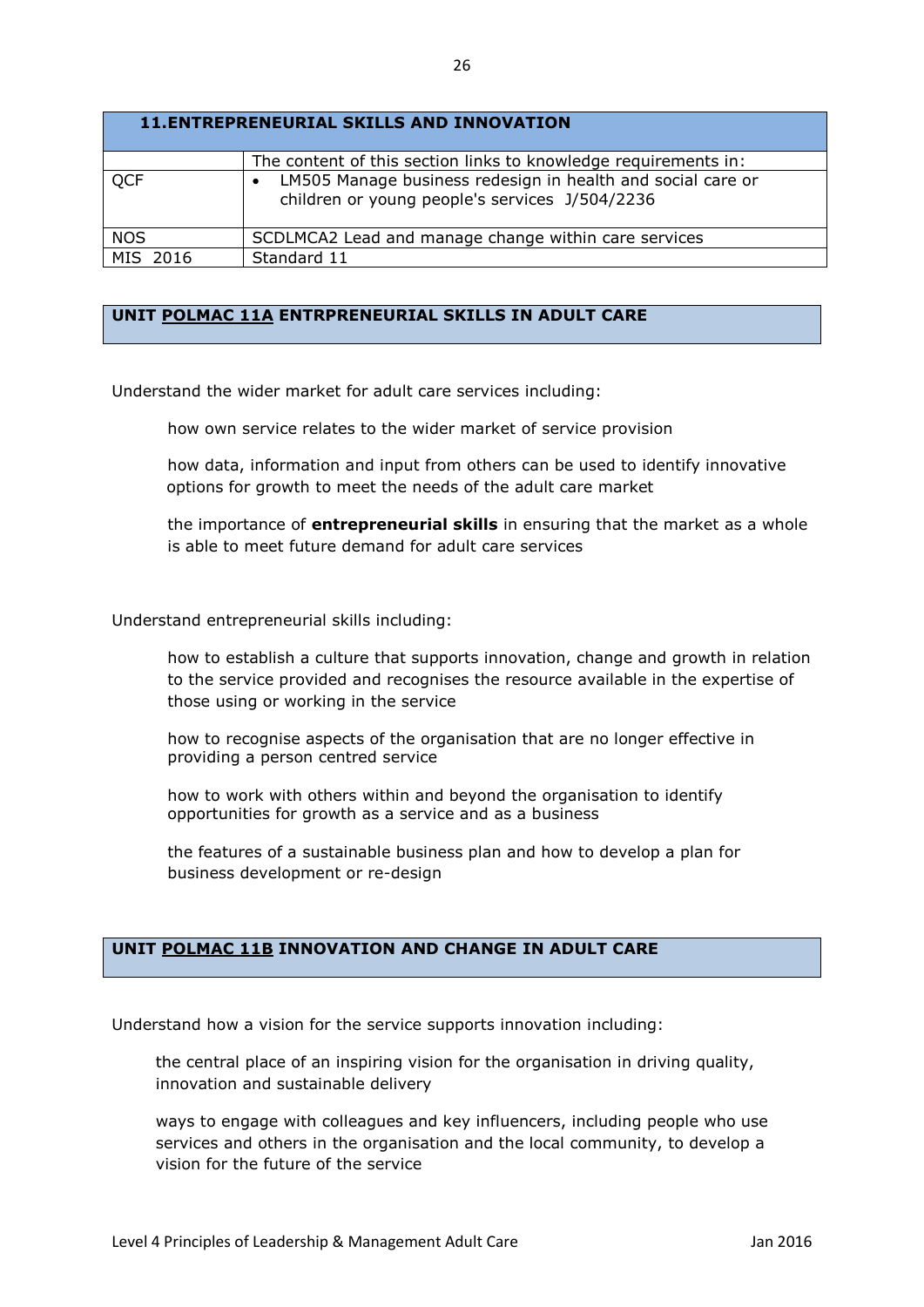how to express the vision succinctly in a way which engages and inspires others

Understand principles of effective change management including:

the evolving nature of care provision and the role and responsibility of the manager in implementing change

theories and models of good practice for change management

how to use change management tools and techniques to support change, innovation and business development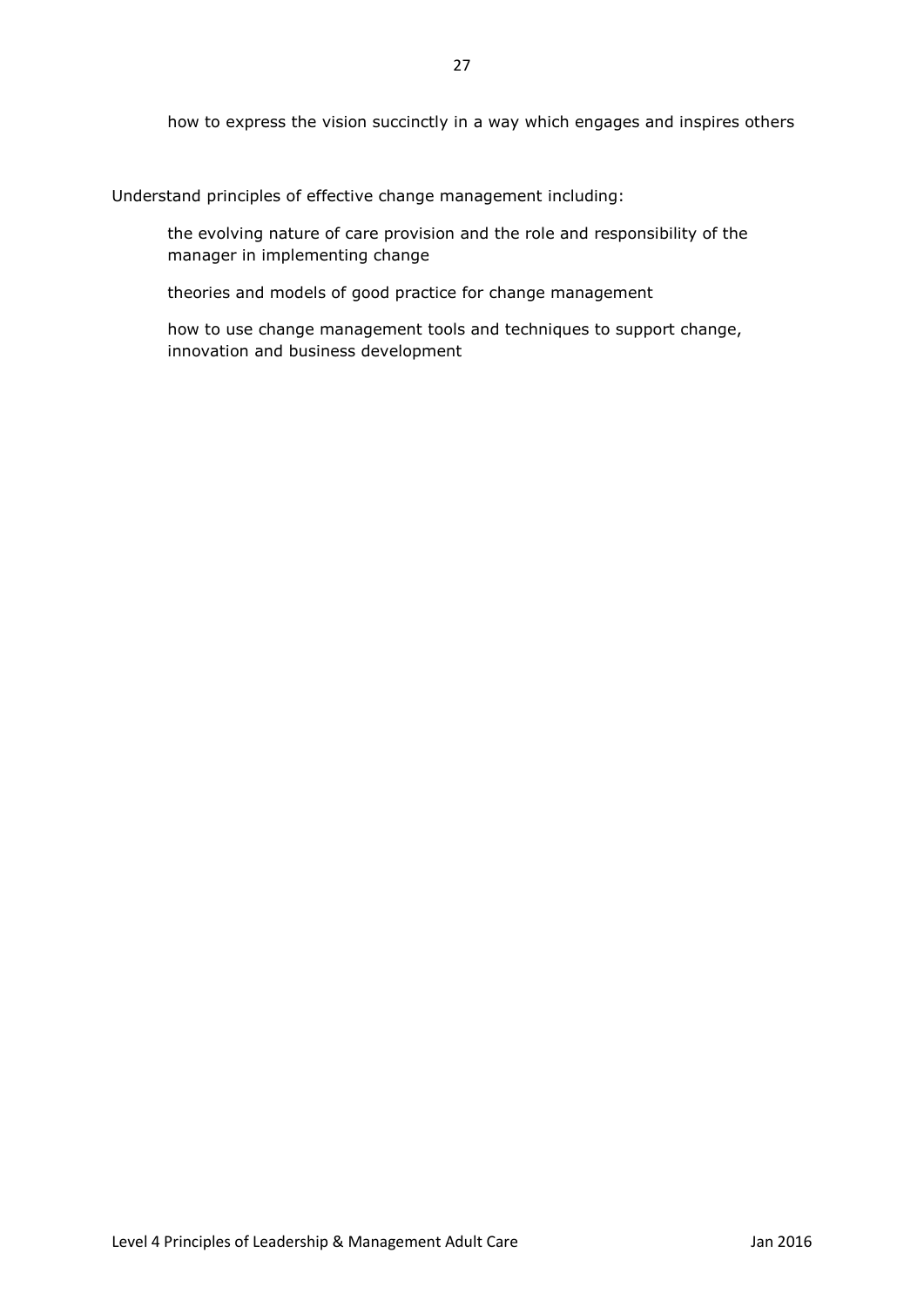## **Glossary of terms**

| <b>Active</b>                       | A way of working that recognises an individual's right to participate in |
|-------------------------------------|--------------------------------------------------------------------------|
| participation                       | the activities and relationships of everyday life as independently as    |
|                                     | possible; the individual is regarded as an active partner in their own   |
|                                     | care or support, rather than a passive recipient.                        |
| <b>Agreed ways of</b>               | Will include policies and procedures where these apply.                  |
| working                             |                                                                          |
| <b>Carer</b>                        | A person who provides unpaid support to a partner, family member,        |
|                                     | friend or neighbour who could not manage without this help.              |
| <b>Consent</b>                      | Informed agreement to an action or decision; the process of              |
|                                     | establishing consent will vary according to an individual's assessed     |
|                                     | capacity to consent.                                                     |
| <b>Co-production</b>                | Regarding people who use social care, their families and carers as       |
|                                     | equal partners in decision-making, recognising that people who use       |
|                                     | support services and their families have expertise that can be used to   |
|                                     | help make services better not only for themselves but for others too     |
| Data                                | Includes research, reports, statistics, internal and external feedback,  |
|                                     | suggestions, complaints                                                  |
| <b>Entrepreneurial</b>              | The skills needed to ensure that the service is able to recognise and    |
| skills                              | proactively adapt to trends, gaps and improvements in the provision      |
| <b>Individual</b>                   | of care and support.                                                     |
|                                     | The person using the care or support service                             |
| <b>Integrated care</b>              | Coordinated health and social care that is planned and organised         |
|                                     | around the needs and preferences of the individual, their carers and     |
|                                     | family. Integration may extend to other services, for example            |
|                                     | housing, that can offer holistic approaches to address individual        |
|                                     | circumstances                                                            |
| <b>Mechanisms and</b>               | Includes qualifications, National Occupational Standards,                |
| resources that                      | apprenticeships, funding streams, endorsement schemes and quality        |
| support learning<br>and development | marks                                                                    |
| <b>Others</b>                       | May include:                                                             |
|                                     | individuals                                                              |
|                                     | carers, family members and friends                                       |
|                                     | advocates                                                                |
|                                     | paid workers                                                             |
|                                     | other professionals                                                      |
|                                     |                                                                          |
| <b>Outcome</b>                      | An aim or objective that an individual would like to achieve or which    |
|                                     | needs to happen - for example, continuing to live at home, or being      |
|                                     | able to go out and about.                                                |
| Partnership                         | Working effectively together with professionals, agencies and            |
| Working                             | organisations to enhance well-being and support positive and             |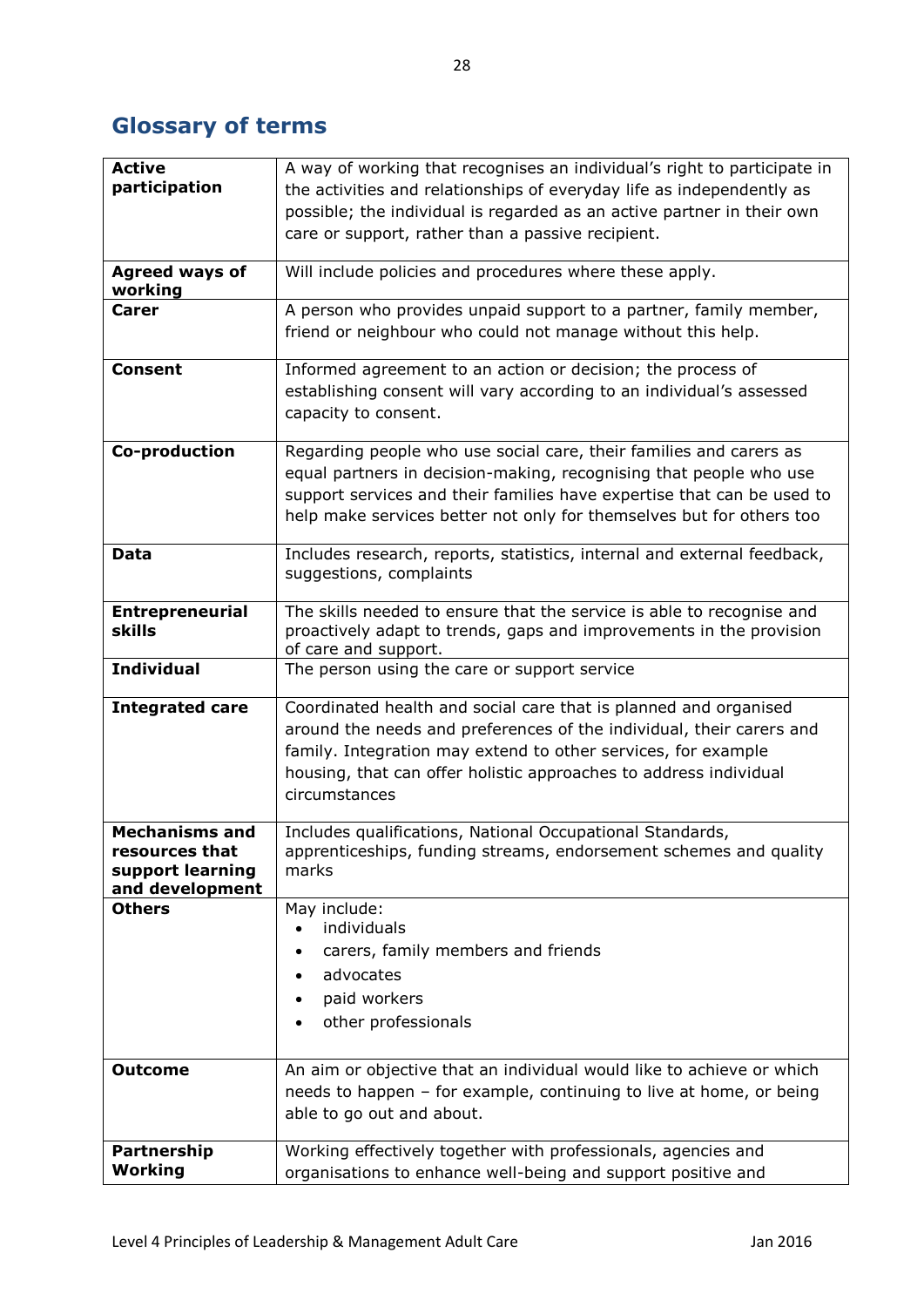|                                                                 | improved outcomes.                                                                                                                                                                                                                                                                                                                                                                                                                                                                                                   |
|-----------------------------------------------------------------|----------------------------------------------------------------------------------------------------------------------------------------------------------------------------------------------------------------------------------------------------------------------------------------------------------------------------------------------------------------------------------------------------------------------------------------------------------------------------------------------------------------------|
| <b>Person-centred</b><br>practice                               | An approach that puts the person receiving care and support at the<br>centre, treating the individual as an equal partner and ensuring the<br>service fits the person rather than making the person fit the service.                                                                                                                                                                                                                                                                                                 |
| <b>Policies and</b><br>procedures to<br>support<br>safeguarding | May include policies and procedures on<br>Listening to vulnerable adults<br>$\bullet$<br>Sharing concerns and recording/ reporting incidents<br>$\bullet$<br>Dealing with allegations<br>$\bullet$<br>Duty of care<br>$\bullet$<br>Whistleblowing<br>$\bullet$<br>Propriety and behaviour<br>$\bullet$<br>Physical contact/ Intimate personal care<br>$\bullet$<br>Off site visits<br>$\bullet$<br>Photography and video<br>$\bullet$<br>Timely and accurate information sharing<br>$\bullet$<br>Partnership working |
| <b>Restrictive</b><br>practices                                 | Restrictive practices may include any type of practice or intervention<br>that limits the rights or freedom of movement of a person                                                                                                                                                                                                                                                                                                                                                                                  |
| Sources and<br>systems of<br>support                            | Support for professional development may include:<br>Formal support<br>$\bullet$<br>Informal support<br>$\bullet$<br>Supervision<br>$\bullet$<br>Appraisal<br>$\bullet$<br>Mentoring<br>Funding for development activities<br>These may be<br>Within the organisation<br>Beyond the organisation                                                                                                                                                                                                                     |
| <b>Standards and</b><br><b>benchmarks</b>                       | May include:<br>Codes of practice<br>Regulations<br>Minimum / essential standards<br>National occupational standards<br>$\bullet$                                                                                                                                                                                                                                                                                                                                                                                    |
| <b>Supervision</b>                                              | Supervision includes but is not limited to annual appraisal processes                                                                                                                                                                                                                                                                                                                                                                                                                                                |
| <b>Systems</b><br>leadership                                    | Systems leadership seeks to affect change for good across<br>interconnecting systems eg health and social care, through leadership<br>and collaboration that extends the usual limits of resources and<br>responsibility                                                                                                                                                                                                                                                                                             |
| <b>Values-based</b>                                             | Based on person centred values which include:<br>individuality<br>rights<br>$\bullet$                                                                                                                                                                                                                                                                                                                                                                                                                                |